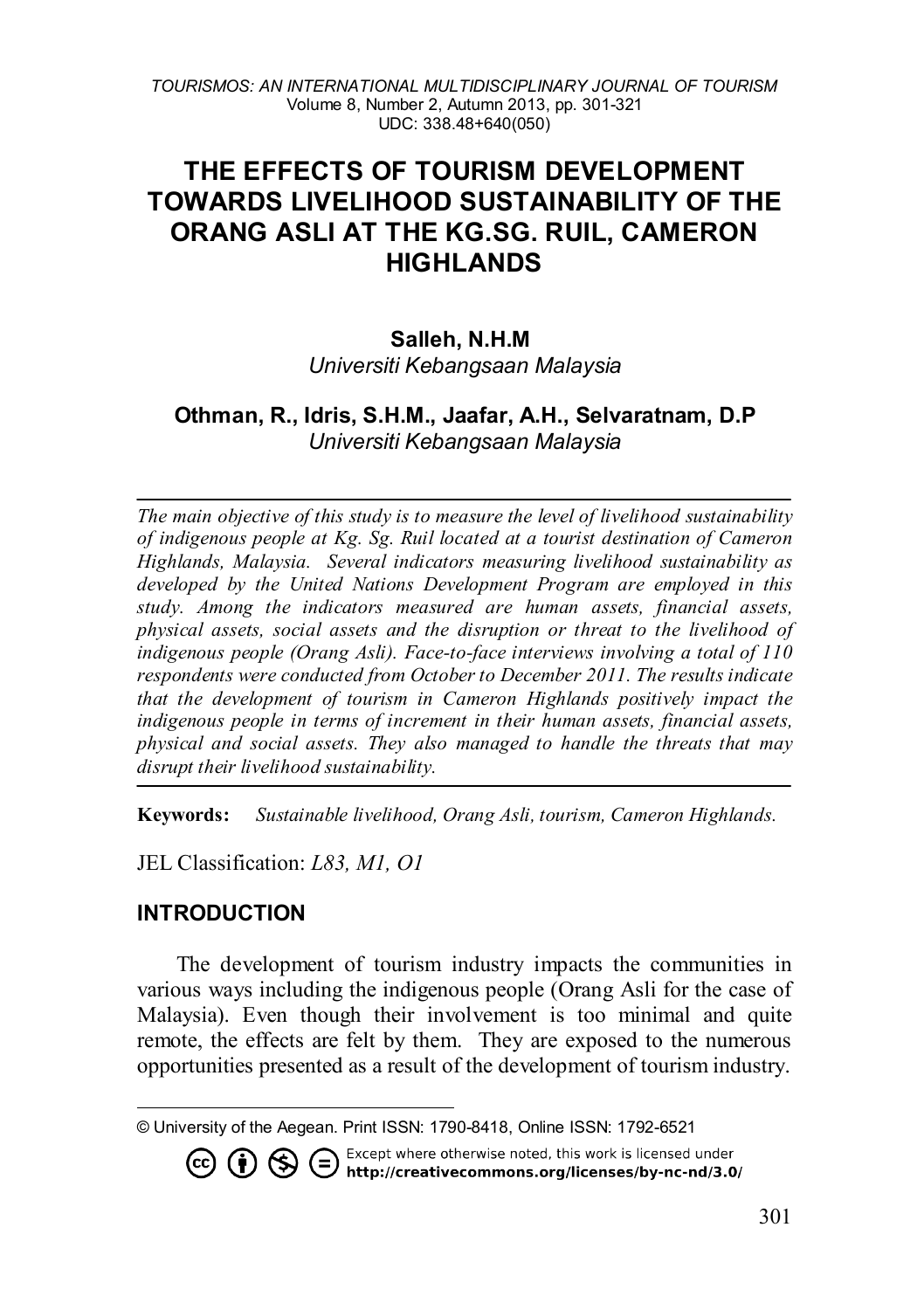The effects are felt by indigenous people as some of the tourism areas developed, especially at remote locations are nature-based products and these locations are inhibited by them. For example, the Pahang National Park, Malaysia is an area inhibited by the Orang Asli community of Batek descent (Zanisah et al., 2009); while the Cameron Highlands, Pahang tourism area is of Semai descent. At international level, as reported by Dyer et al., (2003), the impacts of tourism development and the native communities are inseparable. This community benefits in terms of job opportunities as well as improvements in cultural understanding and assets.

The development of tourism industry and its impacts to local community have been frequently discussed by researchers. This is because positive and negative impacts are synonymous with any kind of development. Thus, researchers who study the impact of development introduced the sustainable development and sustainable tourism approaches in analyzing the impacts of a development on the local community hoping that the negative effects can be minimized; especially if the development directly affects the local community. It is hoped that tourism development will exhibit positive effects; may they be to the socio-economic and culture, physical or even the surrounding communities' environment (Amposta, 2009; Richins & Scarini, 2009).

One of the important impacts is the socio-economic impact whereby it is hoped that tourism industry development will be able to reduce the local community's poverty rate including the Orang Asli in Malaysia. Generally, this community has high poverty rate and limited access to education as reported by studies done by Caroline (2008).

In Malaysia, according to the Department of Orang Asli Affairs (JHEOA), the Orang Asli's achievement in community development is still unsatisfactory despite various programs undertaken for the past 40 years. Poverty level and destitution among the Orang Asli households are still high with almost 80 percent are living below the poverty line<sup>[2](#page-1-0)</sup>. In fact 50 percent of them are still categorized as hardcore poor<sup>[3](#page-1-1)</sup>. This situation may not be completely solved but being marginalized from development should be minimized. Even though they are involved in economic activities, their participation level is still low. However, the influence of modernity and their market oriented economic structure can be observed from assets owned by some community members such as radios,

<span id="page-1-0"></span> $2$  Earning less than RM750, Economic Planning Unit, Malaysia

<span id="page-1-1"></span><sup>302</sup> <sup>3</sup> Earning less than RM440. Economic Planning Unit, Malaysia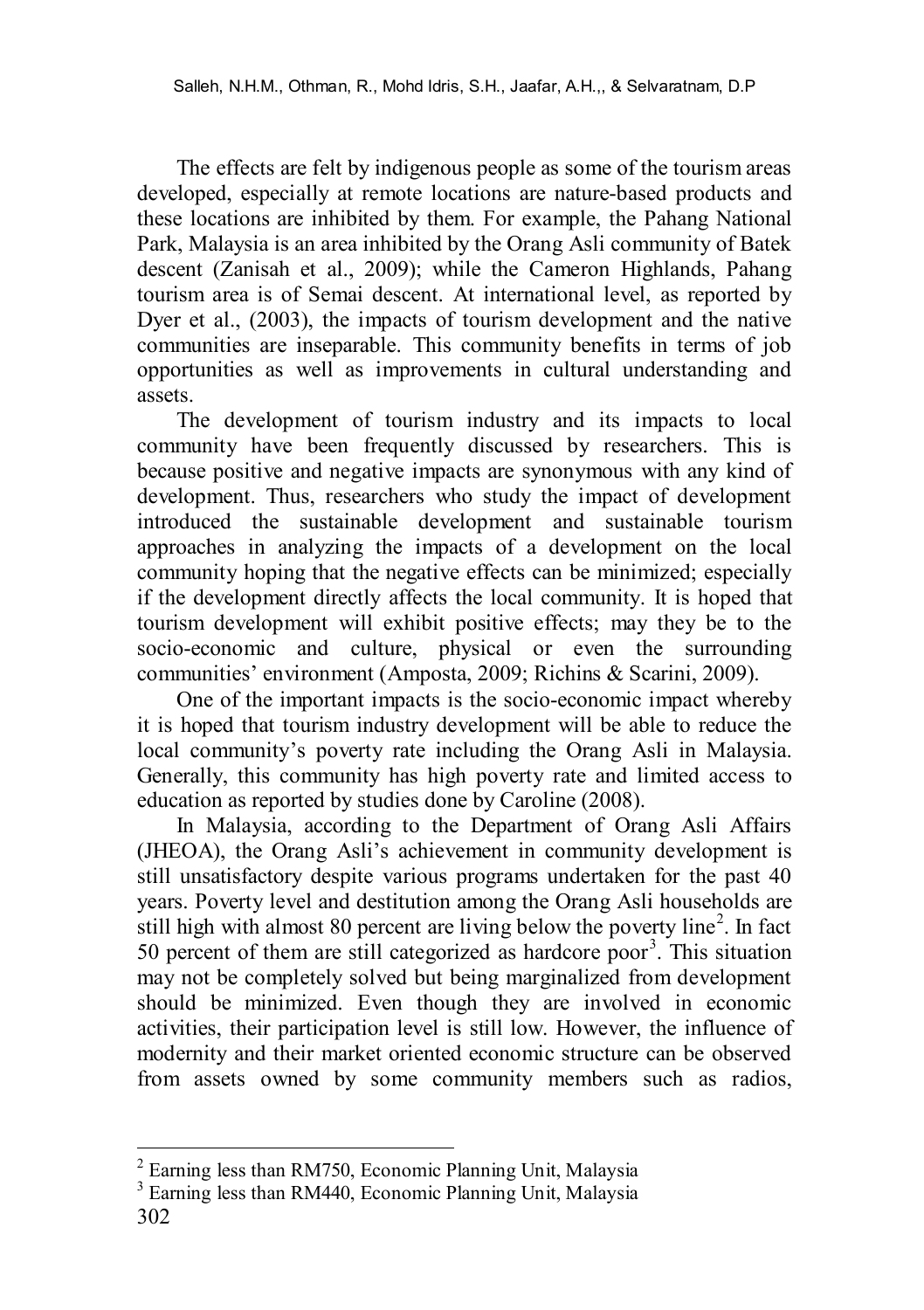televisions, refrigerators, communication equipment and others as a study conducted by Dyer, et. al. (2003).

This impact is also enjoyed by the Orang Asli community at the Cameron Highlands where they have been long exposed to tourism and have been taking part in economic activities by selling jungle/forest products along the road leading to Cameron Highlands. In other words, they are starting to exhibit openness and accept tourism development into their lives. However, there are still others who reject development as reported by other researchers. They refused or limit the acceptance of tourism activities (Ryan, 1991; David, 2012). This rejection is related to the disruption of their social life (Mercer, 1994). Besides, there are worries that tourist arrivals will alter and destroy their culture especially when their homes become tourist attractions (Greenwood, 1989; Moowforth & Munt, 1998).

Despite these negative views, they need to recognize that tourism development especially at the indigenous communities' locations can help to reduce poverty level by the business opportunity available as a result of this economic development. This will ensure their livelihood sustainability. Realizing this fact, this paper intends to study the extent of tourism development in Cameron Highlands on livelihood sustainability of the Orang Asli community at Kg. Sg. Ruil; the only Orang Asli village situated at the centre of tourism development in Cameron Highlands, Malaysia.

This observation utilized several indicators for the livelihood sustainability framework of United Nation Development Programmed (UNDP, 2005). Discussion on study results is organized as follows: ii) study framework, iii) past studies, iv) methodology and study location, v) study results and vi) conclusion and implications.

### **RESEARCH FRAMEWORK**

To live, various needs are to be fulfilled. According to Maslow theory (Maslow, 1943), each man will work to fulfill and will prioritize in their basic needs such as food, clothes and shelter before moving on to more complex needs. As such, various aspects/assets must be collaborated so that a man may live his life decently. The said assets are as shown in Table 1.

These assets and energy are used in generating income for living. Nonetheless, each individual may encounter problems in utilizing these assets. These problems may limit their ability in generating income. If these obstacles are handled with care, the community may be successful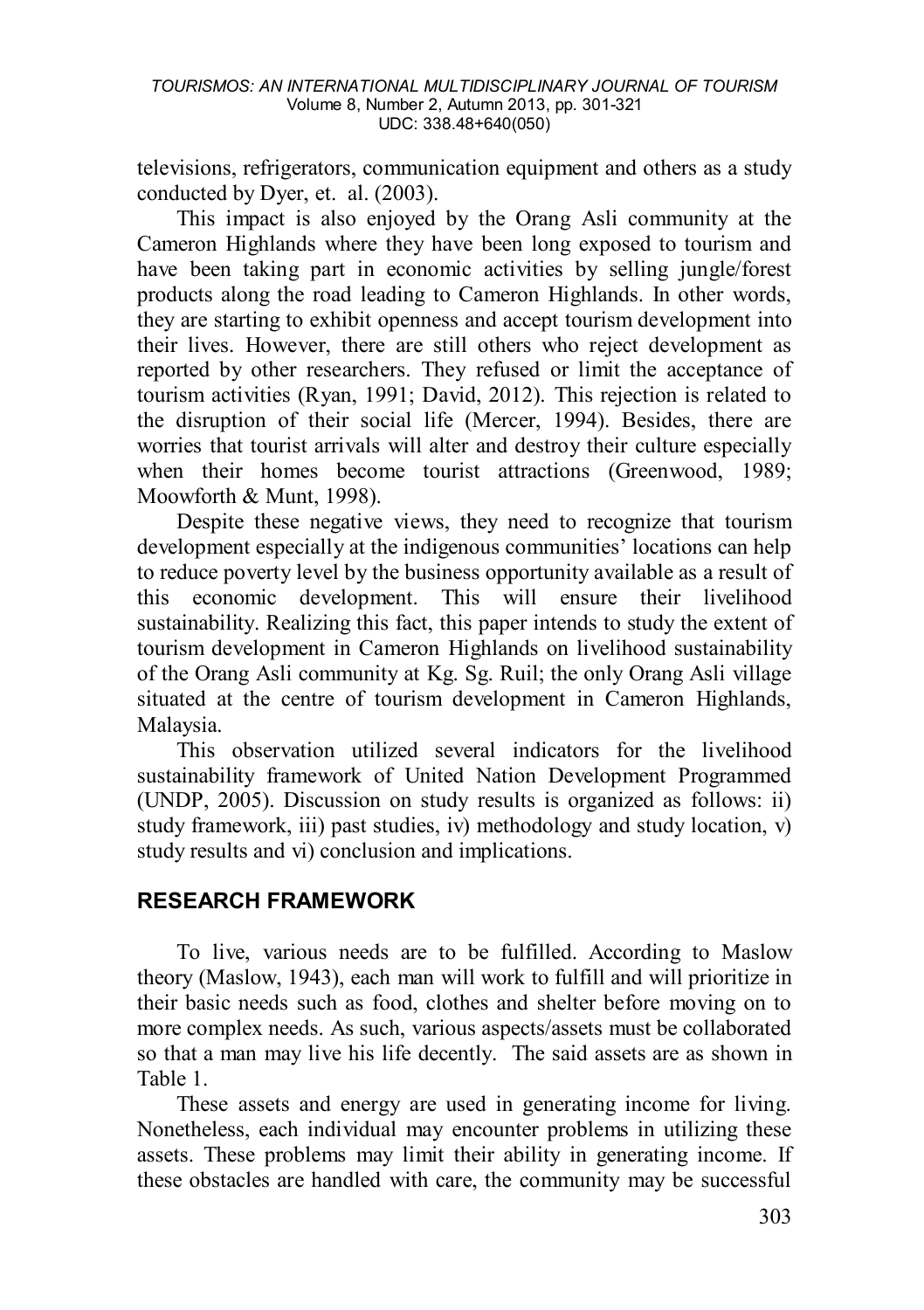in achieving sustainable livelihood; otherwise, it may worsen the community's living condition. These obstacles include natural disasters and disease outbreaks (Malleret & Simbua, 2004; Claire, 2010). The sustainable concept framework discussed above is as described in Figure 1 (Allison & Horemans, 2006).

| <b>Table 1</b> Livelihood Indicator |  |
|-------------------------------------|--|
|-------------------------------------|--|

| Element   | Details of the Element                                  |
|-----------|---------------------------------------------------------|
| Human     | Education, training, work experience, knowledge, skills |
| Social    | Family relationship, relationship within community      |
| Natural   | Land, water source, forest product, biodiversity        |
| Physical  | Transportation, road infrastructure, technology         |
| Financial | Savings, credit and borrowings/debts.                   |
|           |                                                         |

*Source: Harrison (2005)*

From Figure 1, the availability of policies, institutions and processes as well as their accessibility do influence the community's ability in owning assets which do eventually impact their livelihood sustainability. All these three items are found to be related to the thread aspect that will threaten a community's sustainability, as well as the ability to generate strategies to achieve life goals (e.g. increased income, increased welfare, freedom or able to manage life threats, sufficient food and increased empowerment and social inclusion).

This discussed framework is often used in researches that deal with island community's sustainable livelihood such as by Harrison (2005), Claire (2004), Bruce et al. (2007), Bennett (2005), Teresa (2008) and Cinner et al., (2010).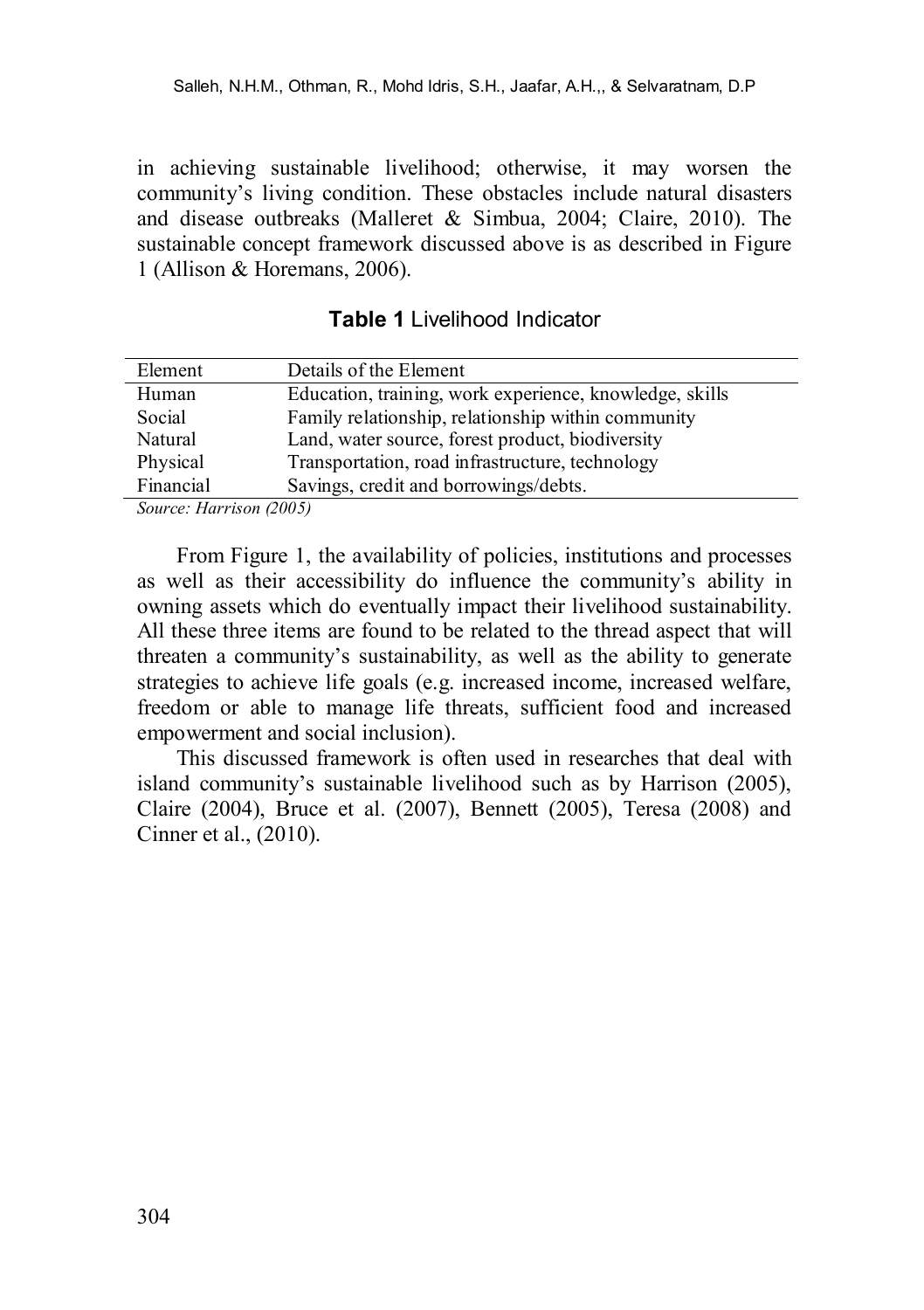

#### **Figure 1** Sustainability Livelihood Framework



Source :Allison and Horemans (2006)

## **RESEARCH REVIEW**

The aboriginal community related researches involve various aspects such as culture, socio-economic and their beliefs. Monk (1974) in his study on the Australian aborigines compares the ecology of six aborigines groups. The study finds that the characteristics of the people, available economic opportunities and the extent of government's intervention are important factors influencing the socio-economic polarity and the differences in the primitive community's main characteristics.

Study on the indigenous people has also being conducted when Malaysia was previously known as Malaya. Skeat and Blagden (1906) are among the earlier researchers who studied Orang Asli in Malaya. They briefly discuss on the Orang Asli communities in Peninsular Malaysia. The research discusses on the Orang Asli's cultures, physical characteristics and livelihoods.

Kayoko (2012) shows that ethnic tourism provides source of income to the local minority community. However, the income earnings of the youth and women are higher than that of their elders causing gaps that disrupt their patriarch social system.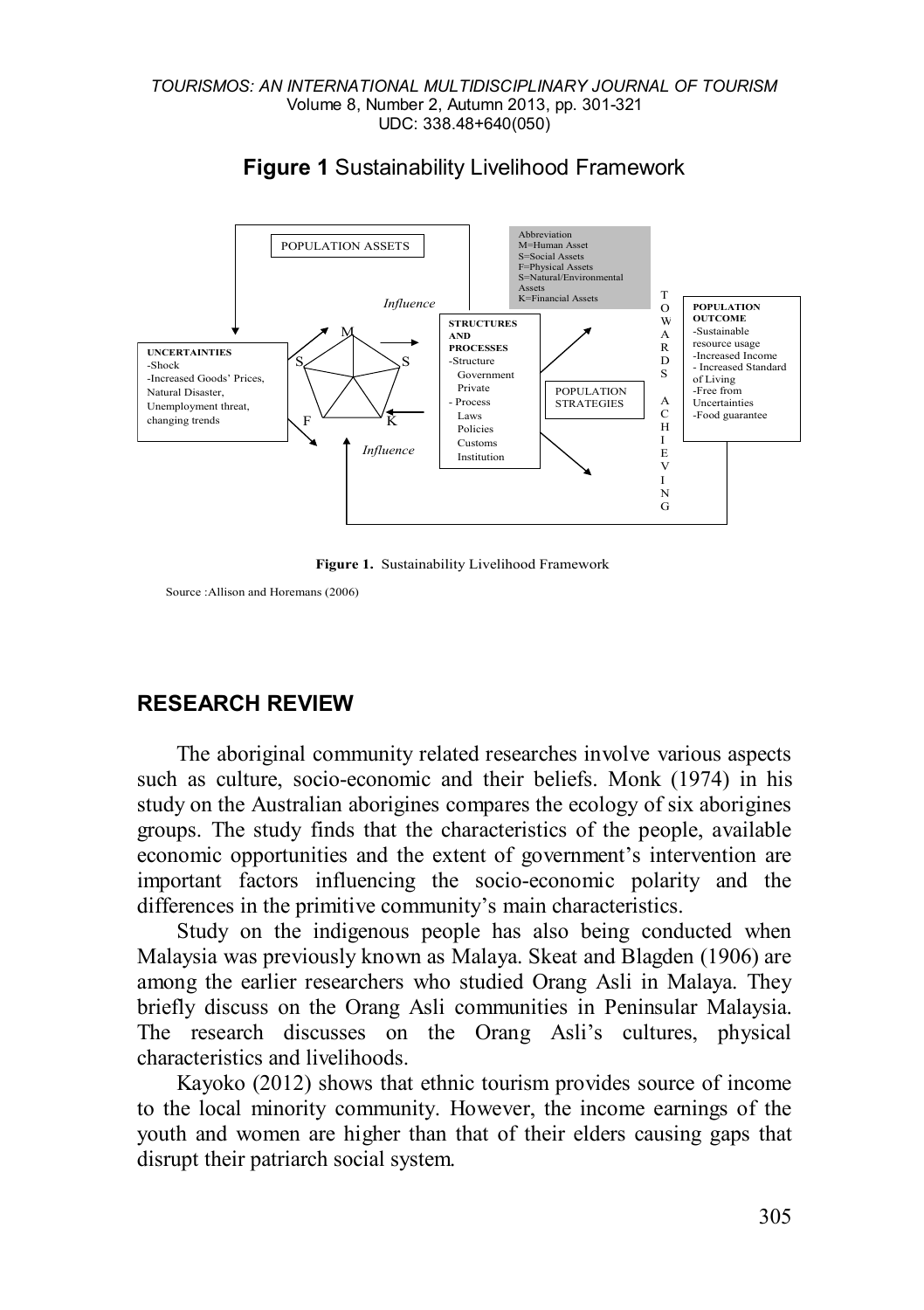Alison (2004) finds that with the discovery of indigenous people in Thailand, tourists are becoming more appreciative of their culture based on five core dimensions, namely observing their way of life, environment, authenticity, personal interaction and informal education.

Ryan (2002) reports the results of his study on tourists visiting Central Australia. He finds that knowing the Australian aboriginal culture is less attractive compared to other activities. These results confirmed that only researchers, i.e. a minority group of tourists visiting Australia, show high level of interest in the aboriginal culture.

Dyer et al., (2003) shows the positive effects of tourism which include the revival of the Djabugay culture, job opportunity, ability of working within own community, cross cultural understanding and better welfare. Nonetheless, there are also weaknesses such as declining of the Djabugay culture, exploitation of the Djabugay, tourist-Djabugay minimum interaction and limited resources are also discovered.

Buultien et al., (2010) observes the involvement of the indigenous people in tourism at the Weipa, north-west of Queensland and the role of Comalco's bauxite mining, currently known as Rio Tinto Aluminum. However, this mine is indirectly involved; only as a facilitator working with some regional indigenous organizations.

Thus, clearly from past researches, the livelihood of indigenous people including in Malaysia are experiencing changes especially from the economic aspect as a result of the said country's economic growth. Economic development projects have directly helped in increasing their living standard and livelihood sustainability. As discussed earlier, this study intends to look into the effects of development especially tourism development on the Orang Asli livelihood sustainability at Kg. Sg. Ruil, Cameron Highlands.

# **METHODOLOGY AND STUDY LOCATION**

## **Methodology and Data Collection**

The main method used in this study is field survey/questionnaire. The survey is divided into seven sub-sections, where five of the subsections are pertaining to the main items discussed above. The other two subsections deal with threats/uncertainties and respondent profile. 110 respondents are selected for this study and they are 10 percent of the study location's population. The information obtained is analyzed by using a statistical package for Social Science (SPSS). The analysis employed in this study is the frequency distribution analysis. This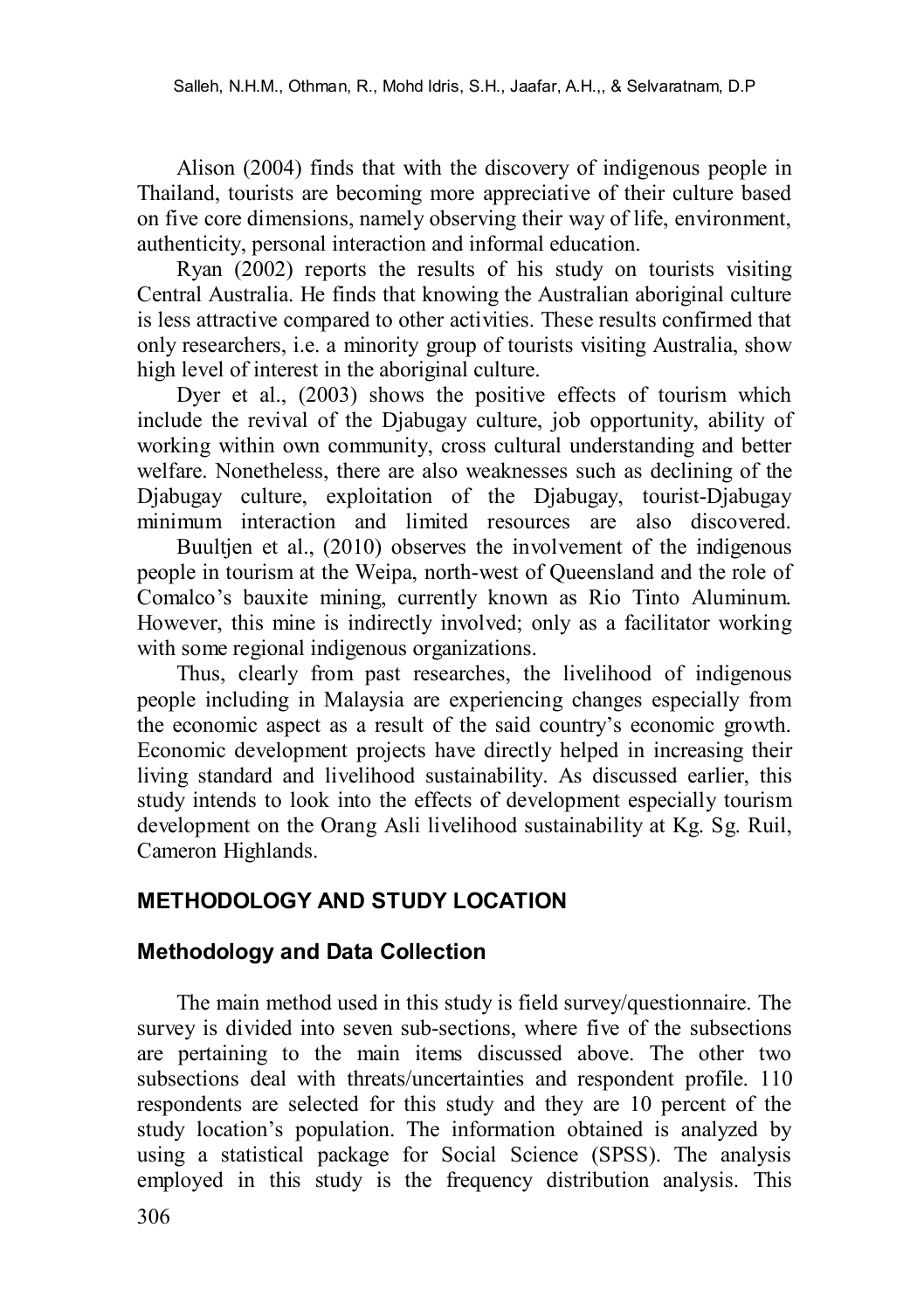analysis is based on the respondents' perception in regard to the items and uncertainties previously discussed. Additionally, the mean analysis method is also employed.

## **Background of Study Location and the Cameron Highlands' Orang Asli (OA)**

This study concentrates on the Orang Asli village at SgRuil. This place is located about 3 kilometres from the town of Brinchang; and is the nearest OA community's settlement to town centre, please refer Figure 2. It is located approximately 500 meters from the main road leading to Brinchang. This village is inhabited by about 1,140 people with 146 families. It is headed by a *batin*, Encik Kadir a/l Latif.



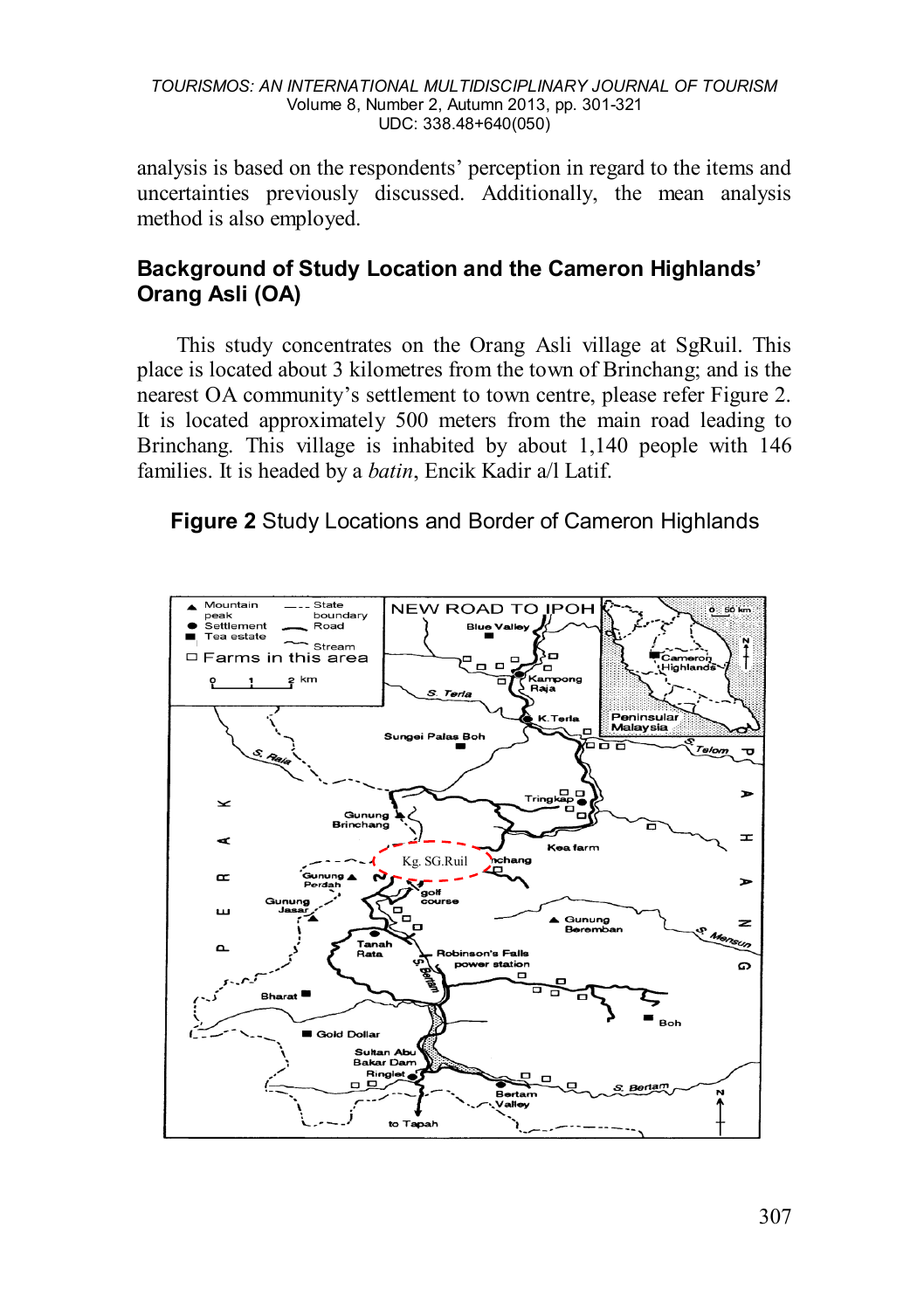Location wise, the Kg. Sg. Ruil is located near to the town centre and the community is anticipated to be directly affected with positive outcomes as a result of development especially from the tourism sector. These positive impacts are expected to alleviate their standard of living even though they do not embrace all the important elements in the livelihood sustainability indicators as adopted by UNDP (2005), Harrison (2005); Claire (2004); Bruce (2007); and Cinner et al., (2010). This is because the community is not wealth driven. Their emphasis is on families, cultures and happiness/pleasure (Kadir, 2011).

The location of the village which is next to the Cameron Highlands Orang Asli Development Department (JAKOA, previously known as JHEOA) brings in more benefits to the village as compared to other OA's villages such as Kg. Sg. Ubi, Kg. Boh, Kg. Sg. Susu and others. Generally, there are 27 OA villages in Cameron Highlands with a population of approximately 6,100 people (JAKOA, 2011).

#### **STUDY RESULTS ON THE LIVELIHOOD SUSTAINABILITY**

This section discusses in detail the assets that echo the livelihood sustainability of the Orang Asli's community at Kg. Sg. Ruil, Cameron Highlands. We will begin with brief discussion on the respondents' background.

#### **Background of Respondents at the Kg Sg Ruil, Cameron Highlands**

The respondent profile of this study is as depicted in Table 2. Based on the table, it is found that the number of respondents in terms of gender is almost balance with male at 42.7 percent and female at 57.3 percent.

From the total respondents, 26.1 percent are heads of household (KIR) and 73.9 percent are members of household (AIR). However, in obtaining accurate information, the selected AIR are those who represent that household. Majority of them aged between 21 and 30 (59.9 percent), 31-40 (20.0 percent) and above 41 years old (20.0 percent).

In terms of marital status, the respondents are quite balance with singles at 46.6 percent and 45.6 percent are married. The rests are in the widow/widower and divorced category.

About 54.3 percent of respondents are from nuclear families while 45.7 percent are of extended families. From these statuses, it shows that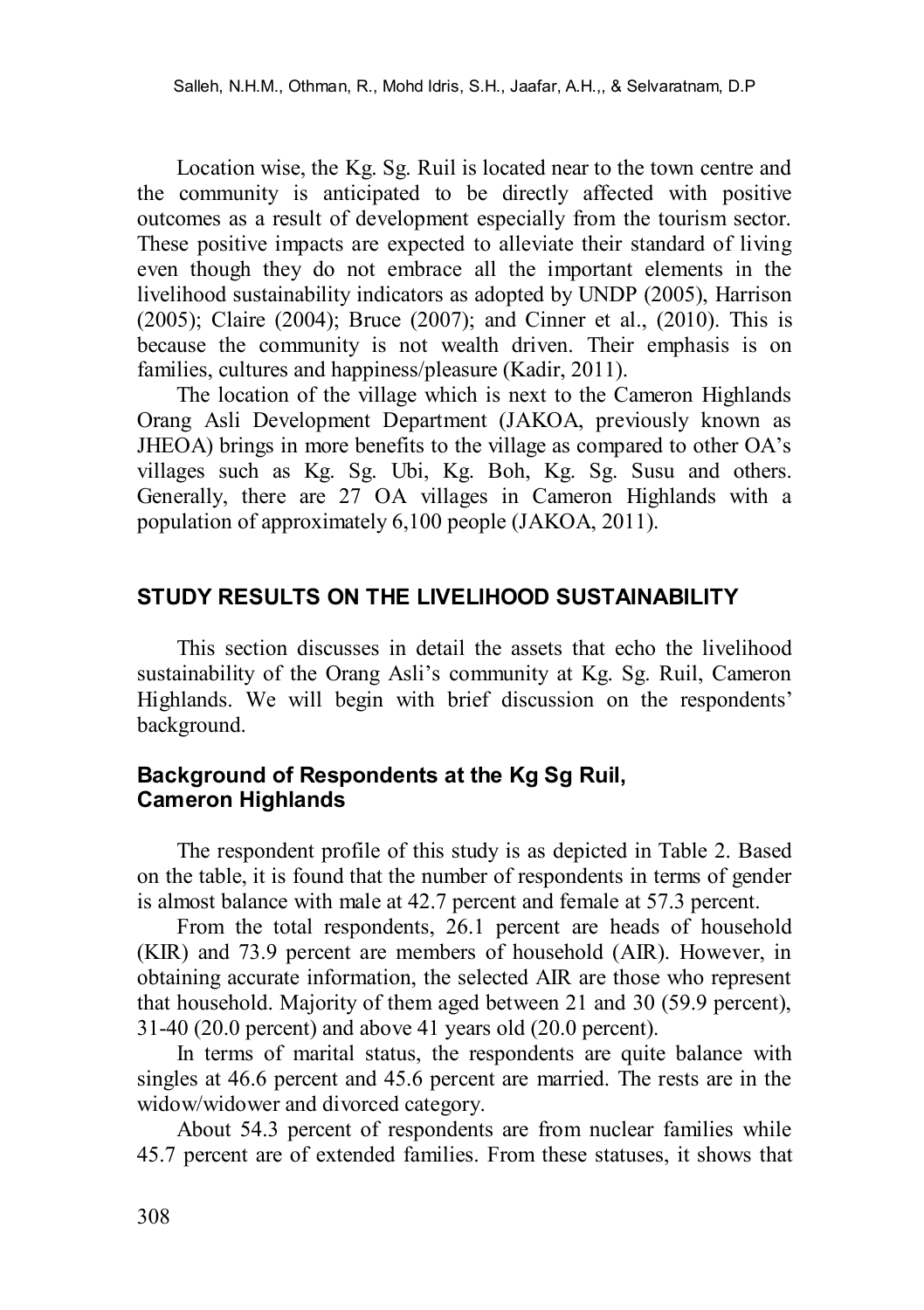more than half of married family members are still living with their families.

| Respondent Profile     | Percentage |
|------------------------|------------|
| Gender                 |            |
| Male                   | 42.7       |
| Female                 | 57.3       |
| <b>KIR/AIR Status</b>  |            |
| <b>KIR</b>             | 26.1       |
| AIR                    | 73.9       |
| Age                    |            |
| $21 - 30$              | 59.9       |
| $31 - 40$              | 20.0       |
| $41 - 50$              | 10.0       |
| 61 and above           | 10.0       |
| Marital status         |            |
| Single                 | 46.6       |
| Married                | 45.8       |
| Widow/widower          | 2.3        |
| Divorced               | 1.5        |
| No response            | 3.8        |
| Family type            |            |
| Nuclear family         | 54.3       |
| <b>Extended family</b> | 45.7       |
| Original villagers     |            |
| Yes                    | 87.6       |
| N <sub>0</sub>         | 12.4       |
| Reason for moving      |            |
| Marriage               | 8.1        |
| Employment             | 4.3        |
| Religion               |            |
| Ancestor               | 14.5       |
| Islam                  | 33.6       |
| Christian              | 35.1       |
| Hindu                  | 0.8        |
| Others                 | 16.0       |

# **Table 2** Respondent Profile

Majority of the population (87.6 percent) are original settlers/villagers while the rests are outsiders settling in Kg. Sg. Ruil. The reasons for this migration are marriage (8.1 percent) and employment (4.3 percent).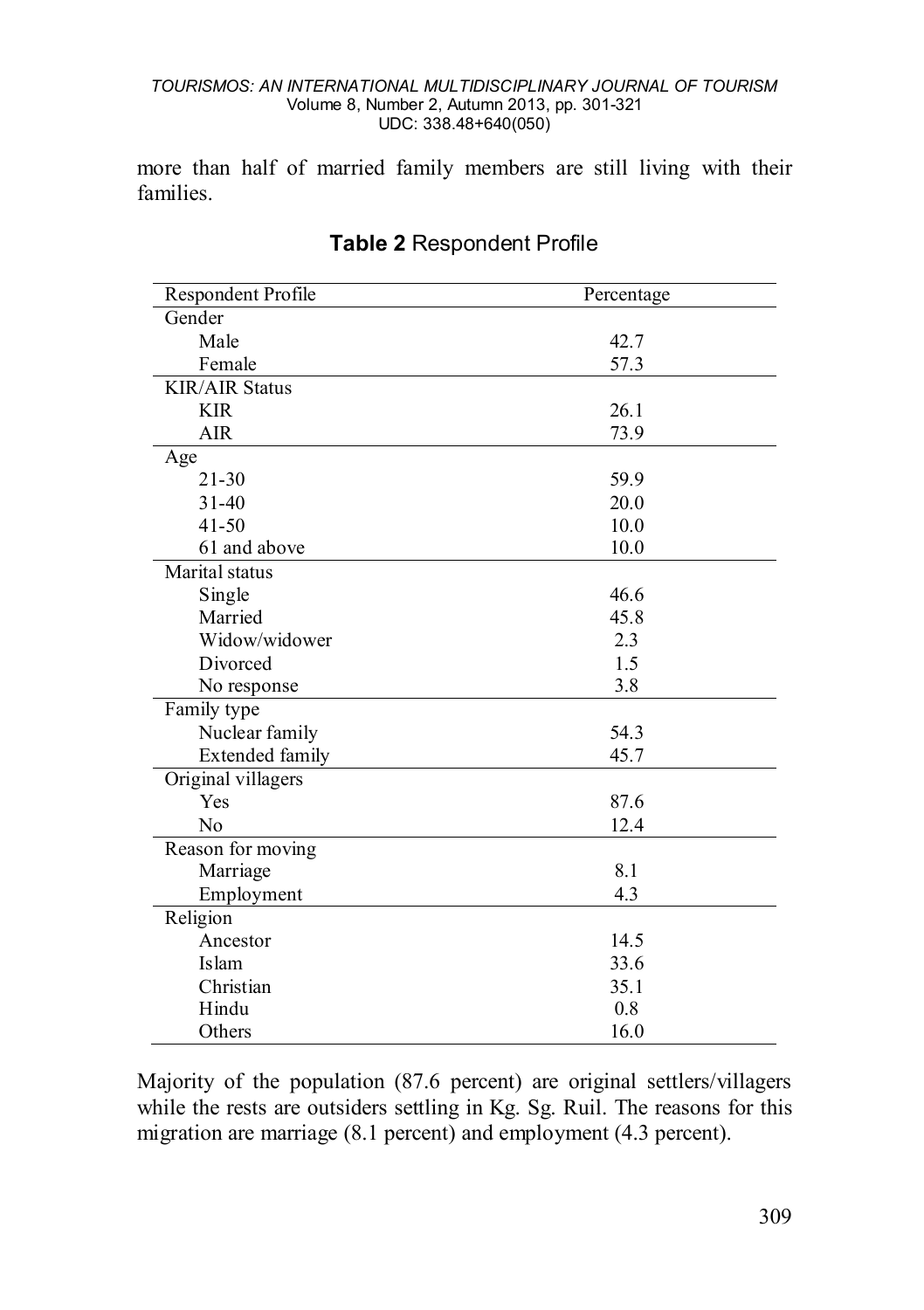Majority are Christians (35.1 percent), Muslims (33.6 percent), ancestor religion (14.5 percent), Hinduism (0.8 percent), and others (16.0 percent).

#### **Human Assets**

Human assets comprise the aspects of education, work experience and skills as well as knowledge possessed.

From Table 3, it is found that majority of the Orang Asli community received some types of education may it be a formal education (67.8 percent) and informal education (19.2 percent). Meanwhile, 13 percent of the respondents have never attended school before. Nonetheless, only 1.5 percent of respondents have higher education level.

Out of 67.8 percent who received formal education, 11.5 percent received primary school education, 54 percent with secondary school education and only 0.8 percent received higher secondary education level. From these statistics, it can be concluded that even though this community receives education, their education level is still low.

Out of 67.8 percent who have formal education, only 64.1 percent provided responses on the factors that preventing them from furthering their studies. Among the main factors are financial (25.5 percent), not interested (21.4 percent), unsatisfactory academic performance (9.9 percent) and family pressure/inability (7.6 percent).

From the aspect of work experience, it is found that majority of respondents (59.6 percent) have permanent jobs. Most of them are in the tourism sector (29.0 percent), followed by private sector (16.8 percent) and government (9.2 percent). Only 4.6 percent of total respondents are self-employed.

It is found that for those who are employed, 15.9 percent of them are with income of around RM500 and below, 31.3 percent with income between RM501 and 1,000, 10.7 percent with income between RM1,001 - 1,500 and 1.5 percent with income between RM1,500-2,000. Generally, those without permanent jobs have income below RM440, which may be classified as hard core poor.

Even though substantial number of the Orang Asli are without permanent jobs and have low income, many efforts toward improving their income can be done. This is because they have many skills that be combined in developing the community. Among the skills are reading and writing, proficient in English, aborigines and Malay languages as well as cooking skills; it is found that more than 50 percent of the community members are good at them.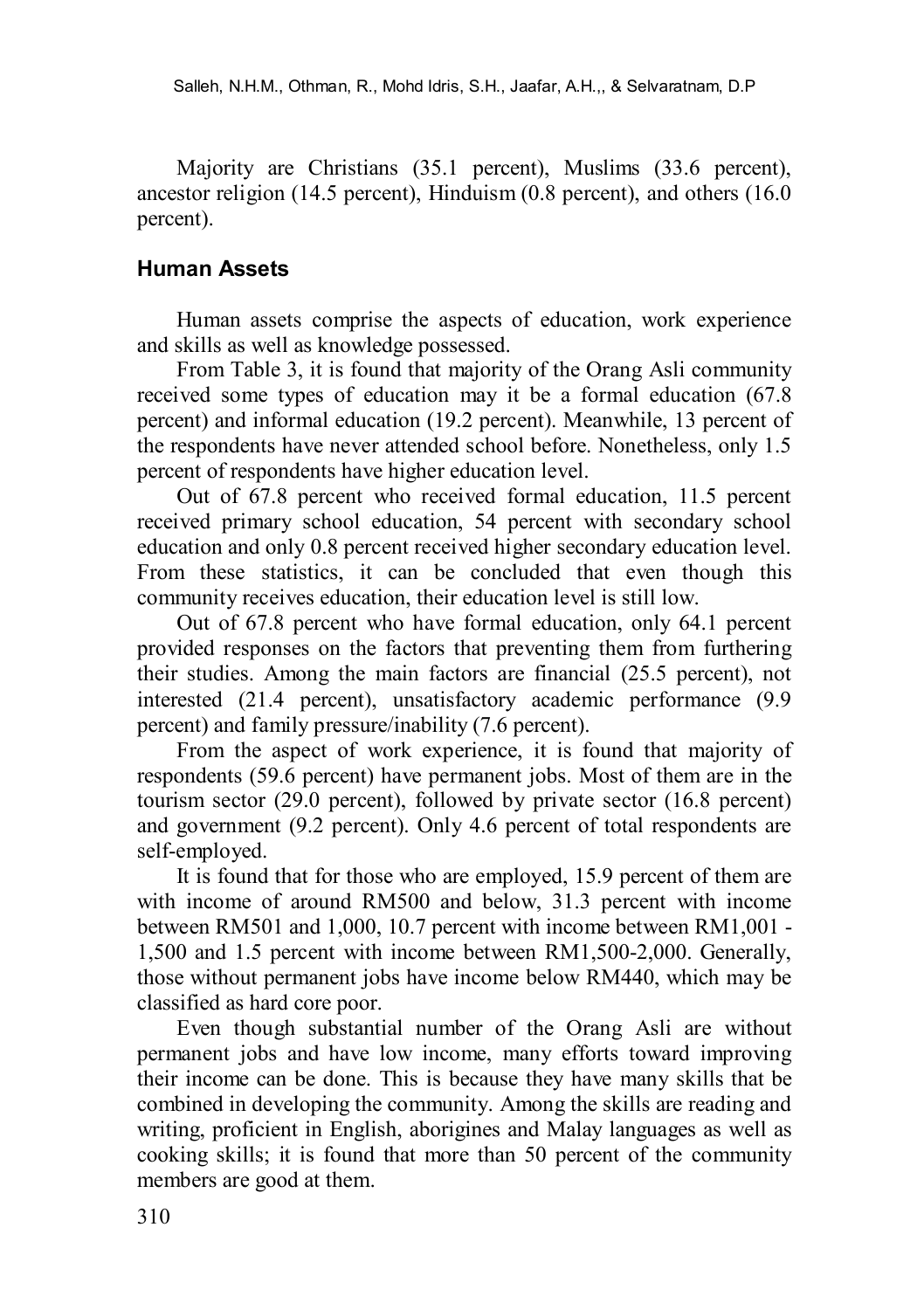The Orang Asli also have other skills such as arts (36.6 percent), crafts (28.3 percent), farming (47.3 percent), livestock-rearing (39 percent), hunting (31 percent), tracking (26.7 percent), recreational sports (43.6 percent), technical skills and traditional medicine (25.2 percent) and others.

## **Table 3** Summary of Education Level, Work Experience and Skills as Well as Knowledge Possessed by the Orang Asli Respondents

| Education                  | Percentage |
|----------------------------|------------|
| <b>Education Level</b>     |            |
| Never schooled             | 13.0       |
| Informal education         | 19.2       |
| Primary school             | 11.5       |
| Secondary school           | 54.8       |
| University/college         | 1.5        |
| <b>Highest Certificate</b> |            |
| None                       | 13.0       |
| Primary school             | 11.5       |
| LCE/SRP/PMR                | 29.8       |
| MCE/SPM/SPMA               | 15.2       |
| SPM                        | 9.0        |
| STPM/Matriculation         | 0.8        |
| Skill certificate          | 19.2       |
| <b>Reason for not</b>      |            |
| furthering studies         |            |
| Financial difficulty       | 25.2       |
| No interest                | 21.4       |
| Unsatisfied                |            |
| academic                   | 9.9        |
| performance                |            |
| Family pressure            | 7.6        |

a) Education

#### b) Work Experience

|                              | Percentage |
|------------------------------|------------|
| <b>Primary Occupation</b>    |            |
| Permanent                    | 59.6       |
| Temporary                    | 40.4       |
| <b>Type of Permanent Job</b> |            |
| Private                      | 16.8       |
| Government                   | 9.2        |
| Tourism sector worker        | 29.0       |
| Self employed                | 46         |
| <b>Estimated Average</b>     |            |
| Salary                       |            |
| Below 440                    | $40.6*$    |
| Below 500                    | 15.9       |
| 501-1000                     | 31.3       |
| 1001-1500                    | 10.7       |
| 1501-2000                    | 1.5        |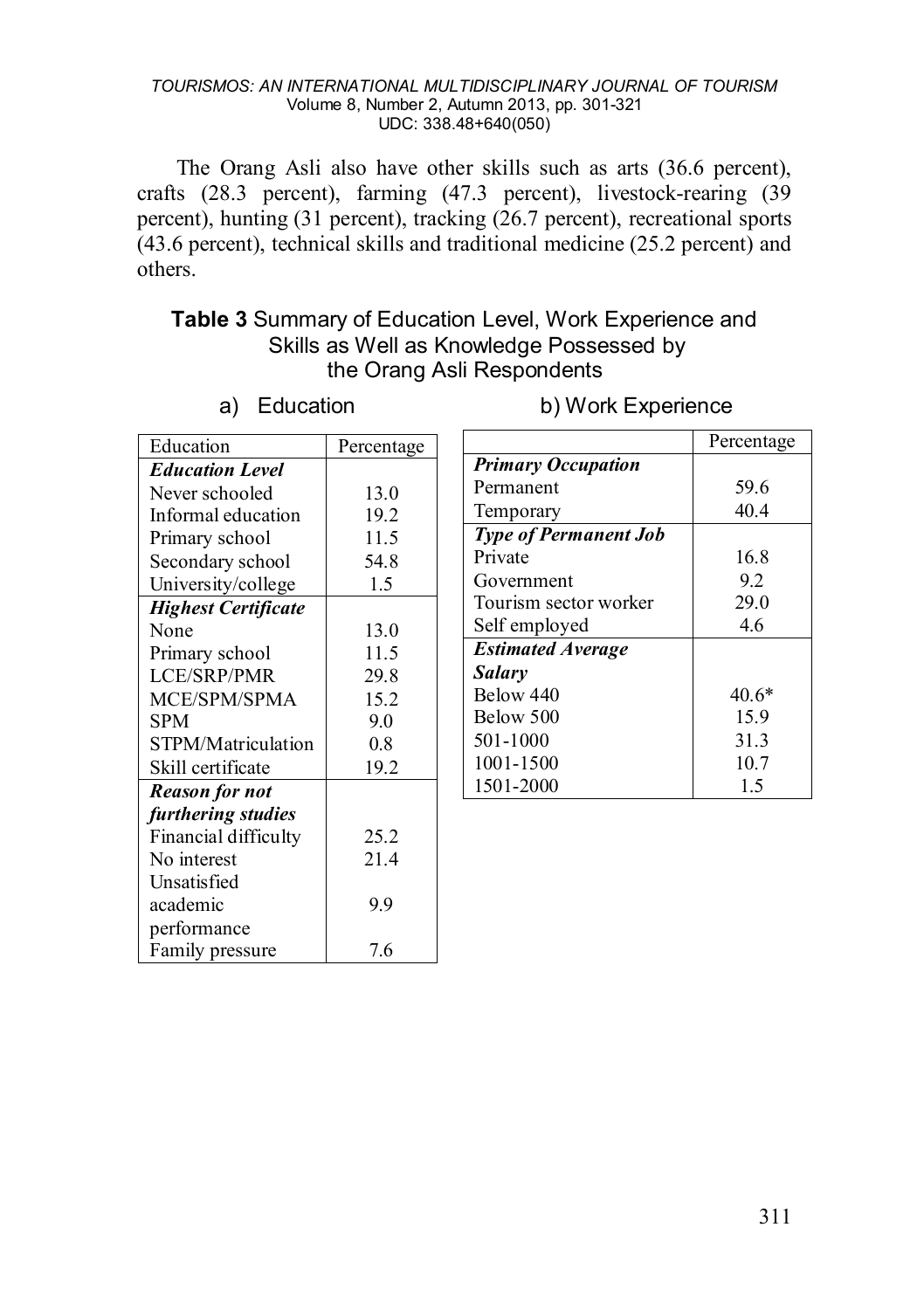## c) Knowledge and Skills

| <b>Skills</b>                  |                      |                  |         |          |                    |                    |                        |
|--------------------------------|----------------------|------------------|---------|----------|--------------------|--------------------|------------------------|
|                                | un-skilled<br>Highly | Un-skilled       | Skilled | Skillful | Highly<br>skillful | No. of<br>response | Percent of<br>response |
| Reading and writing            | 9.9                  | 16.0             | 9.9     | 19.1     | 39.7               | 94.6               | 68.7                   |
| Proficient in Malay            | 6.1                  | 5.3              | 9.2     | 32.1     | 46.6               | 99.3               | 87.9                   |
| language                       |                      |                  |         |          |                    |                    |                        |
| Proficient in English          | 27.5                 | 25.3             | 21.4    | 20.6     | 10.7               | 100                | 52.7                   |
| Proficient in                  | 58.8                 | 7.6              | 6.1     | 3.1      | 16.0               | 91.6               | 25.2                   |
| Mandarin/Tamil                 |                      |                  |         |          |                    |                    |                        |
| Proficient in Indegenous       | 15.3                 | $\overline{3.8}$ | 0.0     | 8.4      | 66.4               | 93.9               | 74.8                   |
| language                       |                      |                  |         |          |                    |                    |                        |
| Art                            | 34.4                 | 3.8              | 6.9     | 9.9      | 19.8               | 74.8               | 36.6                   |
| Craft                          | 36.6                 | 3.8              | 6.9     | 8.4      | 13.0               | 68.7               | 28.3                   |
| Agriculture/farming            | 42.0                 | $\overline{2.3}$ | 13.7    | 11.5     | 22.1               | 91.6               | 47.3                   |
| Livestock-rearing              | 48.1                 | 3.8              | 12.2    | 9.2      | 17.6               | 90.9               | 39.0                   |
| Hunting                        | 53.4                 | 6.9              | 9.2     | 5.3      | 16.8               | 91.6               | 31.3                   |
| Tracking                       | 56.5                 | 5.3              | 6.1     | 4.6      | 16.0               | 88.5               | 26.7                   |
| Technical/vocational (radio,   | 55.0                 | 7.6              | 9.2     | 6.1      | 9.9                | 87.8               | 25.2                   |
| house, motor repairs)          |                      |                  |         |          |                    |                    |                        |
| Traditional medicine           | 60.3                 | 3.1              | 4.6     | 7.6      | 13                 | 88.6               | 25.2                   |
| Entrepreneurship (business)    | 49.6                 | 5.3              | 12.2    | 7.6      | 12.2               | 86.9               | 32                     |
| Tourism related matters        | 46.6                 | 4.6              | 9.2     | 6.1      | 18.3               | 84.8               | 33.6                   |
| (jungle tracking, caddy)       |                      |                  |         |          |                    |                    |                        |
| Sports/recreational activities | 36.6                 | 6.1              | 9.2     | 15.3     | 19.1               | 86.3               | 43.6                   |
| Cooking skill                  | 26.0                 | 4.6              | 7.6     | 16.8     | 27.5               | 82.5               | 51.9                   |

#### **Social Assets**

From the social assets perspective (Table 4a-c), this study looks into family relationship and relationship within the community. To the Orang Asli community, relationships among families and community members are strong despite prevailing problems. For instance, for health problem, majority of them find that parents, siblings and relatives are persons who support and help them (around 50 percent). For financial problem, parents and spouse (34-36 percent) are their place of reference; and so does for emotional problem (40-42 percent). Among the members of community, neighbours and friends are the persons to tell about their health, financial and emotional problems.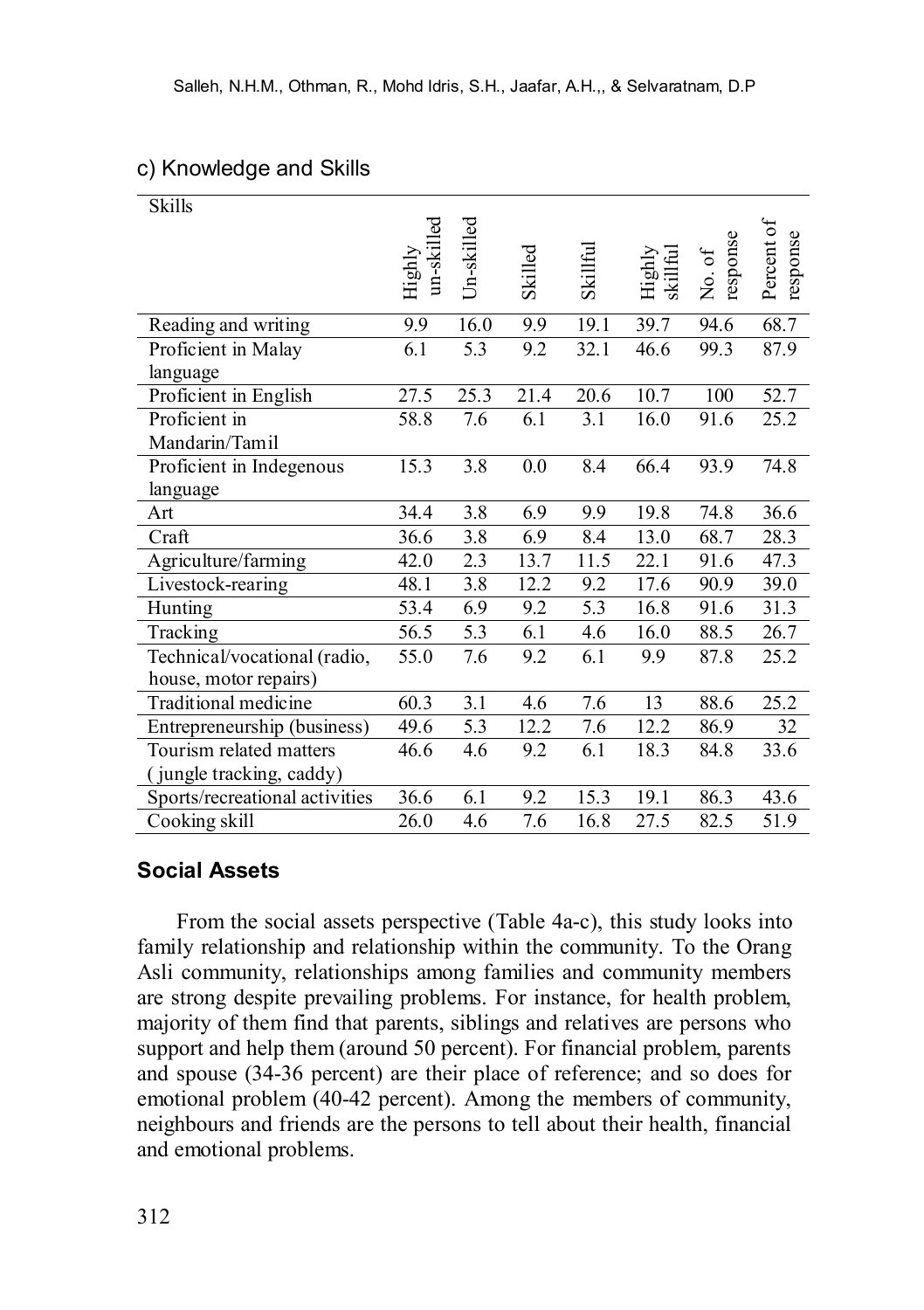The close family and community relationships among the Orang Asli community are more prevalent when it is found they are very active in communal activities. Around 76-83 percent of the community members state that they attend the various functions organized by their community such as weddings, religious activities, community cooperation activities, visiting the sick as well as attending funerals. Social activities and public speeches are also attended by the community (61-65 percent). Generally they also trust their neighbours and family members in taking care of their material assets (homes).

They frequently visit each other (Table 4d). Relatives, siblings and parents are among family members who are frequently visiting them, i.e. at about 8-16 times annually. Meanwhile, parents, grandchildren and relatives are among family members frequently visited. On the average, in a year they make between 10-15 times of such visits. Among community members, community leaders are the person who always visits or being visited by them. The numbers of such visit are between 16-20 visits annually. This information clearly indicates that the Orang Asli community members are very close to each other.

| Table 4 Family Relationship, Relationship within Community |  |  |
|------------------------------------------------------------|--|--|
|------------------------------------------------------------|--|--|

a) Those who are concern on your on health, financial and emotional problems

| Family<br>members    | Health | Financia | Emotiona |
|----------------------|--------|----------|----------|
| Spouse               | 39.7   | 36.6     | 40.5     |
| Children             | 42.7   | 31.3     | 32.1     |
| Parents              | 50.4   | 45.8     | 42.0     |
| Grand-               | 18.3   | 14.5     | 11.5     |
| children             |        |          |          |
| Siblings             | 49.6   | 31.3     | 37.4     |
| Relatives            | 54.2   | 26.7     | 33.7     |
| Community<br>members |        |          |          |
| Friends              | 51.1   | 31.3     | 42.7     |
| Neighbours           | 59.5   | 34.3     | 36.6     |
| Community<br>leader  | 22.1   | 23.7     | 14.5     |

b) Community activities participate

| Community activities        | $\frac{0}{0}$ |
|-----------------------------|---------------|
| Weddings                    | 80.9          |
| Religious activities        | 76.3          |
| Participate in community    | 82.4          |
| cooperation activities      |               |
| Visiting the sick/attending | 83.2          |
| funeral                     |               |
| Social                      | 61.8          |
| activities/entertainment    |               |
| Attend public speeches      | 64 9          |

## c) House Guarding : Trusted

| Concern              | $\frac{0}{0}$ |
|----------------------|---------------|
| Neighbors            | 49.6          |
| Family members (non- | 50.4          |
| neighbors)           |               |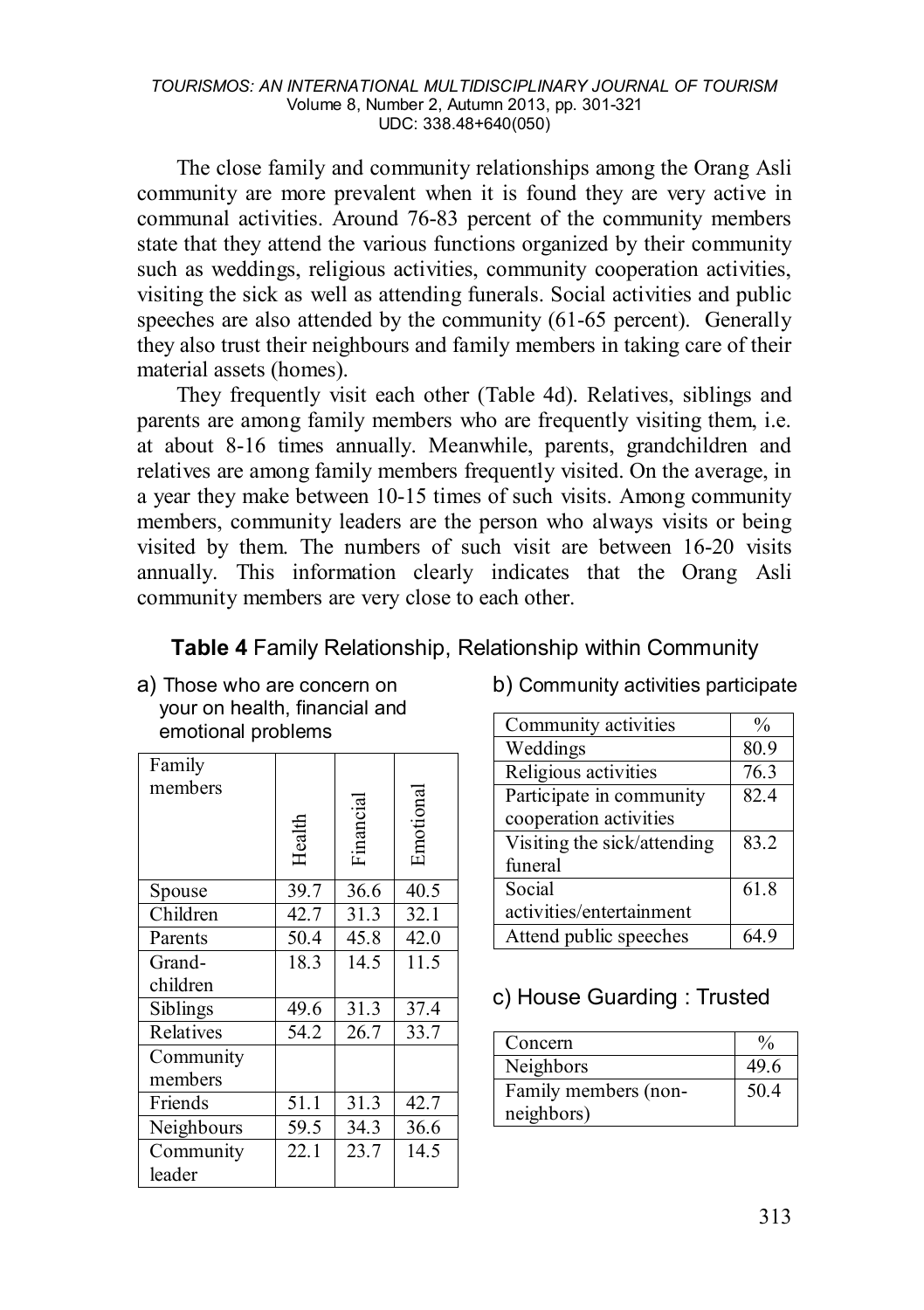| Family     |       |        | Visiting You |               |       |       |        | You visit |               |       |
|------------|-------|--------|--------------|---------------|-------|-------|--------|-----------|---------------|-------|
| members    |       |        |              |               |       |       |        |           |               |       |
|            |       |        |              |               |       |       |        |           |               |       |
|            |       |        |              |               |       |       |        |           |               |       |
|            | Daily | Weekly | Monthly      | No. in a year | Never | Daily | Weekly | Monthly   | No. in a year | Never |
| Parents    | 19.8  | 15.3   | 5.3          | 8.4           | 3.8   | 25.2  | 3.8    | 11.5      | 10.7          | 5.3   |
| Children   | 31.3  | 3.8    | 4.6          | 3.1           | 3.8   | 26.0  | 3.1    | 4.6       | 4.6           | 4.6   |
| Grand-     | 13.0  | 6.9    | 2.3          | 5.3           | 6.1   | 21.4  | 14.5   | 14.5      | 15.3          | 2.3   |
| children   |       |        |              |               |       |       |        |           |               |       |
| Siblings   | 26.0  | 6.1    | 9.2          | 11.5          | 1.5   | 13.7  | 4.6    | 4.6       | 6.9           | 5.3   |
| Relatives  | 20.6  | 13.7   | 15.3         | 16.0          | 1.5   | 28.2  | 7.6    | 6.9       | 12.2          | 3.1   |
| Community  |       |        |              |               |       |       |        |           |               |       |
| members    |       |        |              |               |       |       |        |           |               |       |
| Friends    | 36.6  | 15.3   | 4.6          | 9.2           | 3.1   | 36.6  | 16.0   | 7.6       | 9.2           | 4.6   |
| Neighbours | 34.4  | 16.8   | 6.9          | 8.4           | 3.8   | 35.1  | 17.6   | 6.9       | 10.7          | 4.6   |
| Community  | 0.8   | 4.6    | 7.6          | 20.6          | 16.0  | 2.3   | 2.3    | 3.1       | 16.8          | 22.1  |
| leaders    |       |        |              |               |       |       |        |           |               |       |

d) Those make visits and being visited and the frequency

### **Physical Assets**

In terms of physical assets, the Orang Asli community at Sg. Ruil is provided with various basic physical facilities such as water, electricity, roads, public phones, transportation, hospitals/clinics, sundry shops, Muslim prayer place (*surau*) and community hall.

More than 50 percent of the community states that the facilities provided are improving. Only between 0.8-7 percent of the respondents say that they are deteriorating and the rests say that there are no changes.

Even though the facilities are available, improvements are still needed and can be further upgraded per the respondents' suggestions on roads and public phones. Please refer Table 5a and 5b.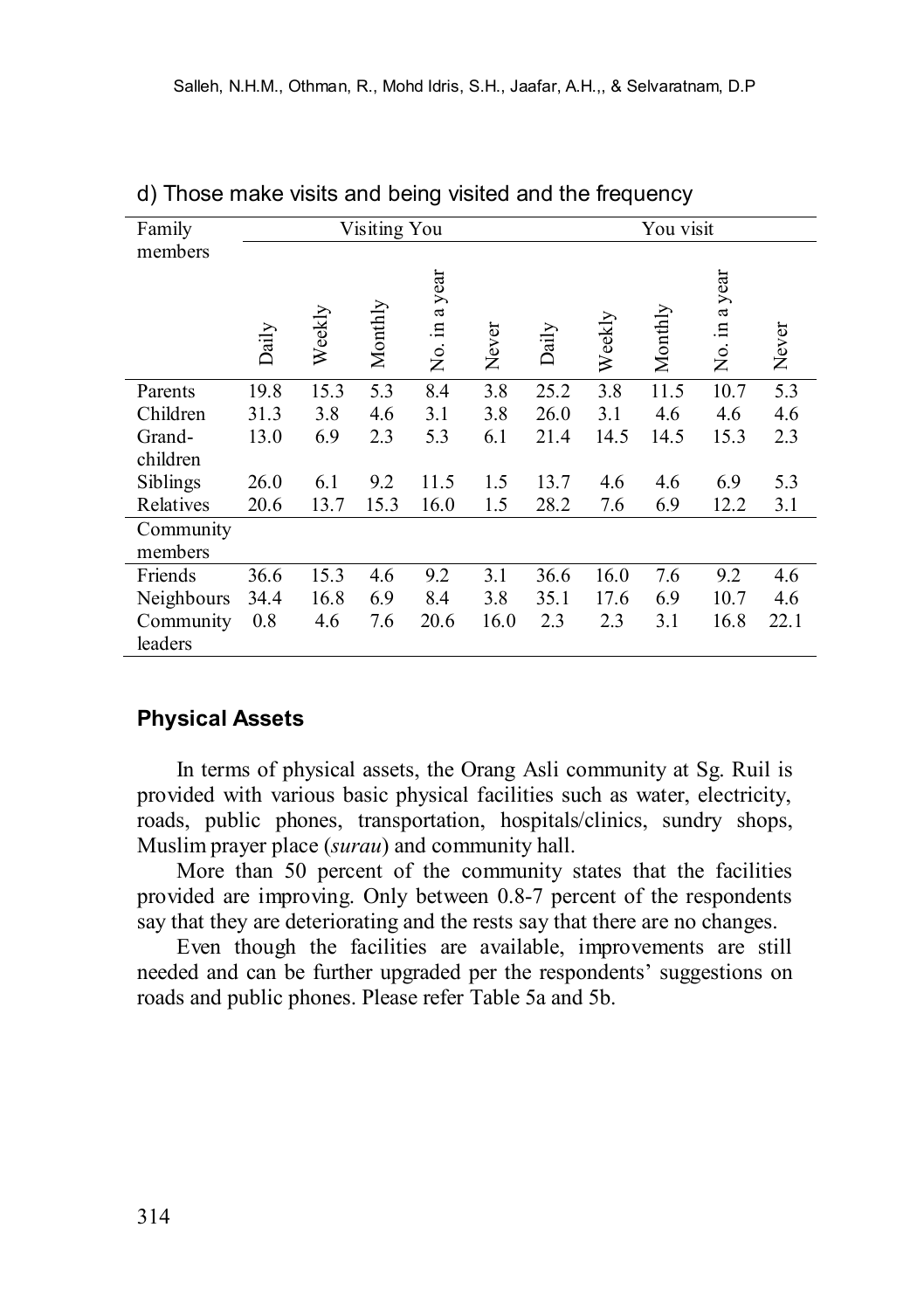## **Table 5** Supply of Physical Infrastructure Facilities

| <b>Basic Facility</b> | Percentage | Changes   |         |               |  |  |  |
|-----------------------|------------|-----------|---------|---------------|--|--|--|
|                       |            | Improving | No      | Deteriorating |  |  |  |
|                       |            |           | changes |               |  |  |  |
| Water supply          | 95.4       | 60.3      | 26.7    | 6.9           |  |  |  |
| Electricity           | 89.3       | 64.9      | 22.9    | 3.1           |  |  |  |
| Roads                 | 90.1       | 48.9      | 24.4    | 19.8          |  |  |  |
| Public phones         | 83.2       | 40.5      | 30.5    | 14.5          |  |  |  |
| Transportation        | 80.2       | 45.8      | 28.2    | 6.1           |  |  |  |
| Hospital/clinics      | 72.5       | 52.7      | 21.4    | 0.8           |  |  |  |
| Sundry shops          | 87.8       | 55.7      | 32.8    | 1.5           |  |  |  |
| Surau (Muslim         | 85.5       | 64.1      | 19.1    | 0.8           |  |  |  |
| prayer place)         |            |           |         |               |  |  |  |
| Community hall        | 82.4       | 66.4      | 20.6    | 0.8           |  |  |  |

## **a) Level of Basic facilities**

### **b) Suggestion to improve basic facilities**

| Facilities       | Percentage |
|------------------|------------|
| Roads            | 19.8       |
| Water supply     | 6.1        |
| Field/playground | 92         |
| Public phones    | 11.5       |
| Community hall   | 1.5        |
| Homes            | 76         |
| Public toilets   | 1.5        |
| Drainage         | 0.8        |

### **Financial Assets**

In terms of financial assets, only 45 percent of the respondents answer the question. Most of them have little savings. Only 13 percent of them have savings of around RM1,000. The rests have less than RM1,000 in their savings. These show that the community livelihood is quite fragile especially if they were to face with unexpected events such as chronic illnesses and accidents.

From debt perspective, only 12.5 percent of the respondents have debts. The purposes of borrowings are to build homes (3.8 percent) and purchase of vehicles (6.1 percent). This low amount of borrowing prevails as the Orang Asli community dislike having debts (Kadir, 2011); besides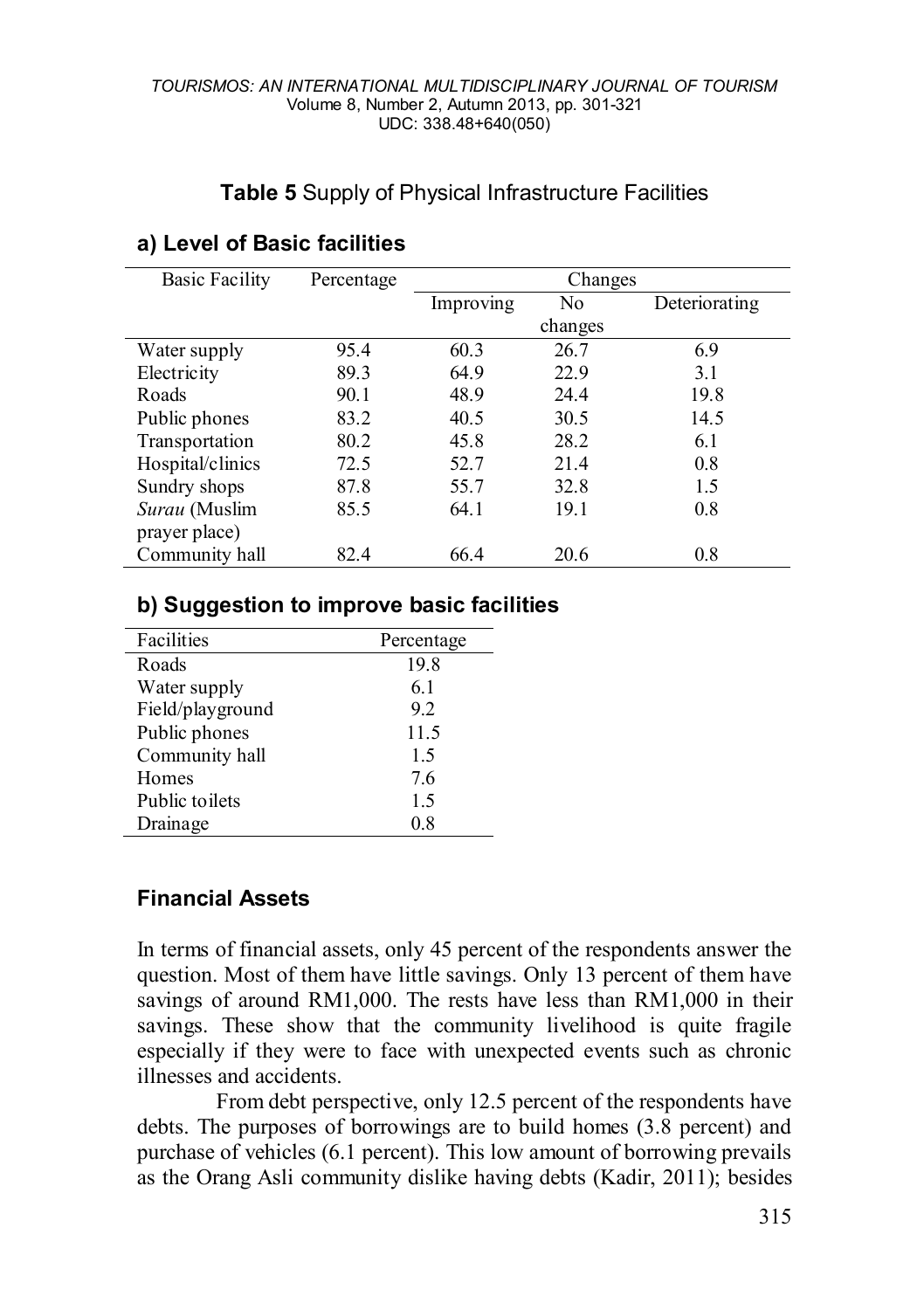there is high level of support among themselves. Thus, the concept of debt/borrowing does not exist among them. This is further proven when family is one of the sources of borrowings. Besides, there are also borrowings from financial institutions (9.9 percent) and neighbors (0.8 percent). Majority have installments as their repayment method, refer Table 6.

| Savings    | $\frac{0}{0}$ | Debt                 | $\frac{0}{0}$ |
|------------|---------------|----------------------|---------------|
| below 100  | 8.4           | <b>Borrowers</b>     | 12.5          |
| 101-500    | 13.7          | Purpose              |               |
| 501-1000   | 8.4           | <b>Built</b> homes   | 3.8           |
| 1001-1500  | 3.1           | Purchase of vehicles | 6.1           |
| 1501-2000  | 5.3           | Borrowing source     |               |
| 2501-3000  | 2.3           | Family               | 1.5           |
| 3001 above | 2.3           | Neighbors            | 0.8           |
|            |               | Financial inst.      | 9.9           |
|            |               | Repayment method     |               |
|            |               | Monthly installment  | 10.7          |
|            |               | Lump sum payment     | 0.8           |
|            |               | Debt payment problem | 0.8           |

## **Table 6** Savings, Credit and Debts/Borrowings

**b) Credit and Debt**

#### **Natural Assets**

**a) Savings**

From the natural assets perspective, that is land ownership, majority of them are without land. This is because there is no individual land ownership but instead their land is gazzetted by the government to the community. The purpose of gazetting is to avoid their community land being sold by them.

Meanwhile, for natural assets ownership, forests products are their main source of income. Generally, they are allowed to procure forests products as their income source. There is no restriction imposed on them in procuring forest products such as rattan, stink bean (petai), bamboo and others. Nonetheless, cutting down of forest vegetation is allowed (Kadir, 2011).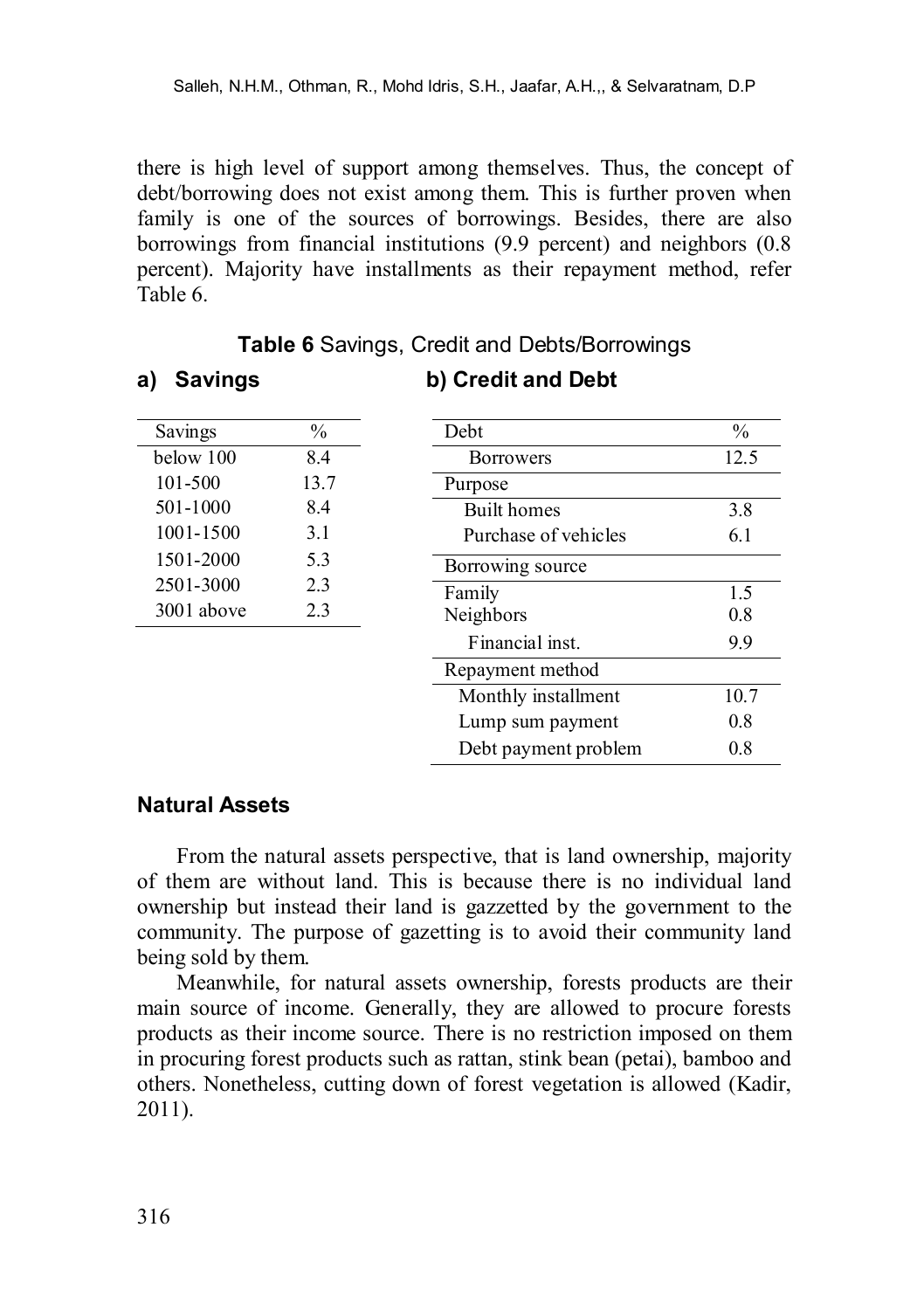# **Threats to Orang Asli Community**

Table 7 explains study results on the community's threat aspect. It is found that majority of the dwellers are facing flood threat (51.6 percent), prolonged drought (52.6 percent), landslides (76.4 percent) and disease outbreaks (52.1 percent). However, they state that these threats seldom happened.

| Threats           | <b>Existence of Threats</b> |      | Seldom |
|-------------------|-----------------------------|------|--------|
|                   | Yes                         | No   |        |
| Flood             | 51.6                        | 48.4 | 51.6   |
| Prolonged drought | 52.6                        | 47.4 | 52.6   |
| Landslides        | 76.4                        | 23.6 | 76.4   |
| Disease outbreaks | 52.1                        | 47 9 | 52.1   |

## **Table 7** Threats to Orang Asli Community

# **CONCLUSION AND STUDY IMPLICATIONS**

Overall, the various developments undertaken by the government do impact the Orang Asli community livelihood at Sg. Ruil village. This is clearly seen through the assets owned by them. In this study, observations on 5 assets are conducted namely human assets, natural assets, financial assets, physical assets and natural assets. However, it cannot be denied that adequacy on the mentioned assets are still lacking. This means that the government and responsible bodies must play roles in developing the sustainable livelihood of Orang Asli community. Summary and proposals are as below.

| Indicator       | Results of Study and Proposal                                                                                                                                                                                                                            |                                                                                                                                                                                                                                                                                                                                      |  |
|-----------------|----------------------------------------------------------------------------------------------------------------------------------------------------------------------------------------------------------------------------------------------------------|--------------------------------------------------------------------------------------------------------------------------------------------------------------------------------------------------------------------------------------------------------------------------------------------------------------------------------------|--|
|                 | Result                                                                                                                                                                                                                                                   | Proposal                                                                                                                                                                                                                                                                                                                             |  |
| Human<br>Assets | • In terms of education there<br>is progress. Around 67.8<br>percent of respondents have<br>received formal education<br>and 19.2 percent of informal<br>education. However, the<br>percentage of<br>higher<br>education is still low at 1.5<br>percent. | Improve on the attainment of higher<br>education<br>should become<br>an<br>agenda. This allows them to be<br>redeployed to their original<br>community and together with the<br>government develop the Orang Asli<br>community.<br>Skills acquired by the community<br>are to be utilized in the development<br>of tourism industry. |  |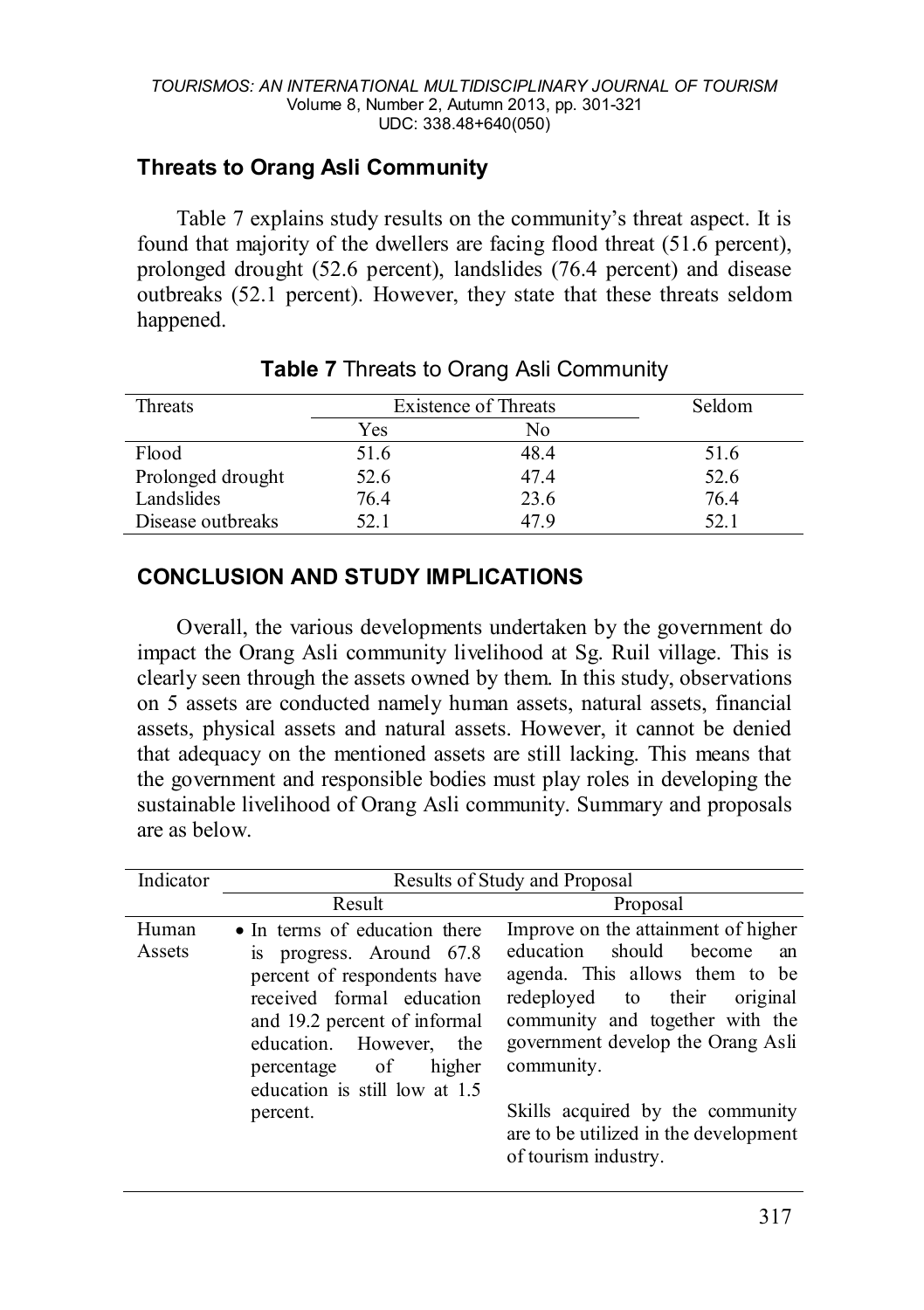| Natural<br>Assets   | • No private land<br>· May freely utilize forest<br>resources but the yield is<br>declining due to various<br>factors.                                                                                                                                                                                                                                                                                                     | development<br>Joint<br>between<br>and Orang<br>developer<br>Asli<br>community must be undertaken and<br>supervised<br>by<br>the<br>parties<br>responsible on this community.<br>Supervision by the JAKOA is still<br>relevant and needed.                                                                                   |
|---------------------|----------------------------------------------------------------------------------------------------------------------------------------------------------------------------------------------------------------------------------------------------------------------------------------------------------------------------------------------------------------------------------------------------------------------------|------------------------------------------------------------------------------------------------------------------------------------------------------------------------------------------------------------------------------------------------------------------------------------------------------------------------------|
| Social<br>Assets    | • Relationship<br>within<br>the<br>community is good may it<br>be among friends, neighbors<br>and others.                                                                                                                                                                                                                                                                                                                  | <b>Closeness</b><br>that<br>brings<br>about<br>stimulation must<br>be<br>economic<br>considered. This relationship can<br>be the community's strength in<br>developing their economy.                                                                                                                                        |
| Physical<br>Assets  | facilities<br>$\bullet$ Public<br>are<br>improving even though the<br>quality and<br>accessibility<br>further upgrading.<br>need<br>However, there are existing<br>physical facilities as the<br>village is within town area.                                                                                                                                                                                              | Several facilities requested by the<br>community must be looked into.<br>This may improve the community's<br>sustainable livelihood.<br>Among<br>which are roads leading to the<br>community, supply of clean water,<br>children playground/field, public<br>phones, community hall, houses,<br>public toilets and drainage. |
| Financial<br>Assets | • The community's income is<br>still quite low. Around 15.9<br>percent of respondents have<br>income of RM500<br>and<br>below, 31.3 percent with<br>income between RM501-<br>1,000, 10.7 percent with<br>income between RM1,001-<br>1,500 and 1.5 percent with<br>RM1,500-2,000.<br>income<br>Those without permanent<br>jobs are generally with<br>income below RM440 and<br>be classified<br>may<br>as<br>hardcore poor. | Having permanent jobs should be<br>the agenda in developing this<br>community.<br>Savings habit must be instilled<br>among them.                                                                                                                                                                                             |
| <b>Threats</b>      | · Safe from uncertainties or<br>threats<br>such<br>as<br>flood.<br>landslides<br>drought,<br>and<br>disease outbreaks.                                                                                                                                                                                                                                                                                                     | Improve on health and disease<br>control aspects, provide a more<br>organize clean water distribution<br>system; and safer and organized<br>homes redevelopment especially<br>near the landslide prone areas.                                                                                                                |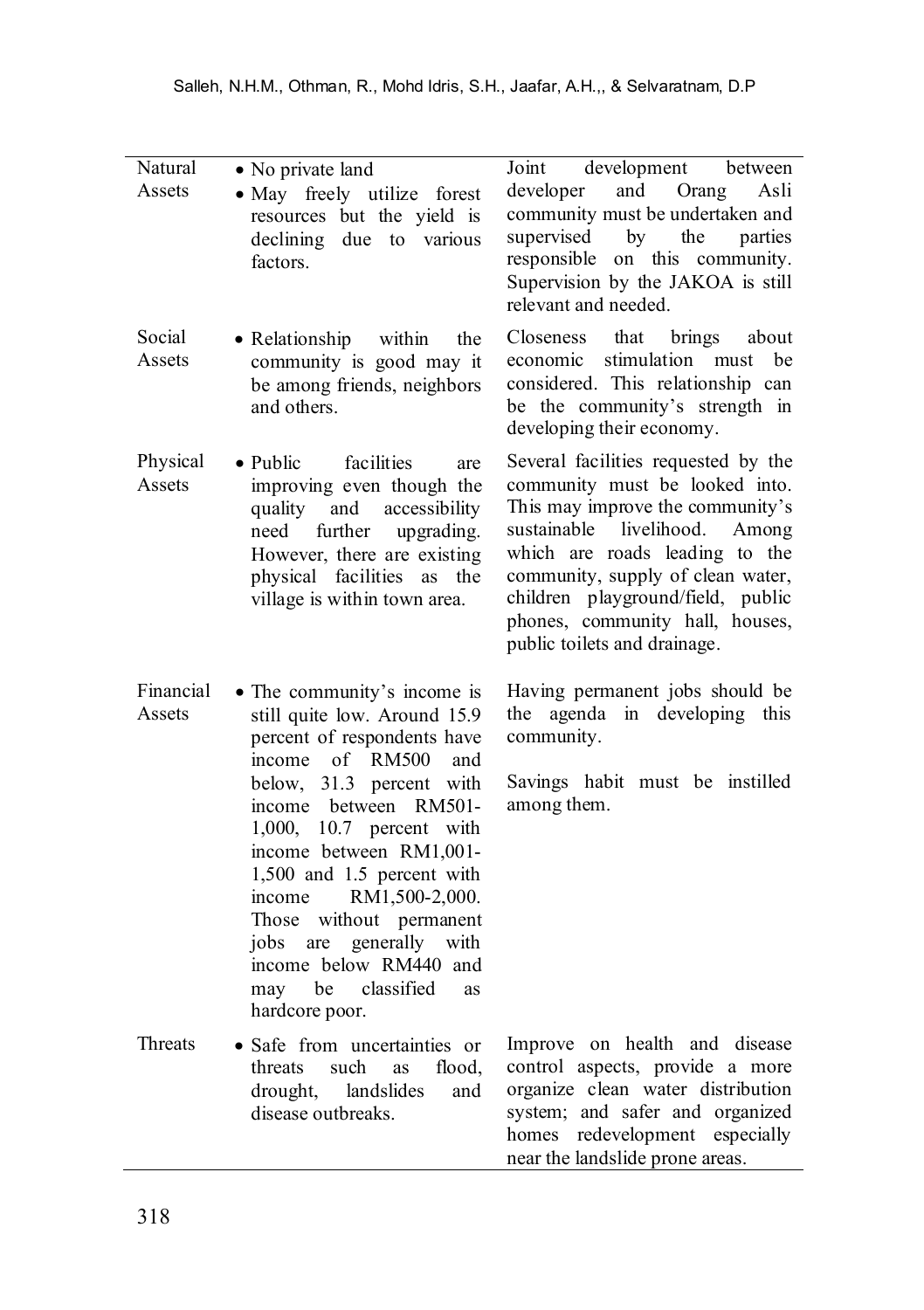Economic development which is mainly related to tourism development at Cameron Highlands have generated various benefits directly or indirectly to the settlement of Orang Asli at Sungai Ruil. Direct benefit is mainly in the form of availability of new employment opportunities whereas indirect benefit is more accessibility to better infrastructure and public amenities. Thus, any development project at tourism destination in Cameron Highlands such as development of hotels and other tourism products are highly welcomed in order to improve the living standard and quality of life of the minority group of Orang Asli within this area. However, priority should be given to projects that incorporate the concept of sustainable development in a way the negative impacts on the environment must be minimized. At the same time such projects must be well planned and properly administered to ensure their positive impacts are significantly received by the Orang Asli.

#### **ACKNOWLEDGEMENT**

The authors would like to thank on the financial aid provided to this study through the Scheme of Community Study Grant (KOMUNITI-2011-022) by the National University of Malaysia (UKM).

#### **REFERENCES**

- Alison, J.M. (2004). Tourists' appreciation of Maori culture in New Zealand. *Tourism Management*, Vol. 25, pp.1-15.
- Allison, H. & Horemans, E. (2006). Putting the principles of the Sustainable Livelihoods Approach into fisheries development policy and practice. *Marine policy*, Vol. 30, No.6, pp757-766.
- Amposta, J.B. (2009). Looking for environmental excellence in tourist destinations*. Tourismos*, Vol. 4, No.2, pp.91-106.
- Bennett, E. (2005). Gender, fisheries and development. *Marine policy*, Vol. 29, No.5, pp.451-459.
- Bruce C. Glavovica. (2007). Confronting Coastal Poverty: Building Sustainable Coastal Livelihoods In South Africa. *Ocean & Coastal Management*, Vol. 50, pp.1-23.
- Buultjens, J., Brereton, D., Memmott, P., Reser, J., Thomson, L. & O'Rourke, T. (2010). The mining sector and indigenous tourism development in Weipa, Queensland. *Tourism Management*, Vol. 31, pp.597-606.
- Caroline, U. (2008). [Social Capital, Collective Action and Group Formation:](http://www.springerlink.com/content/l33rg74731212078/)  [Developmental Trajectories in Post-socialist Mongolia.](http://www.springerlink.com/content/l33rg74731212078/) *Human ecology*, Vol. 36, No.2, pp.175-188.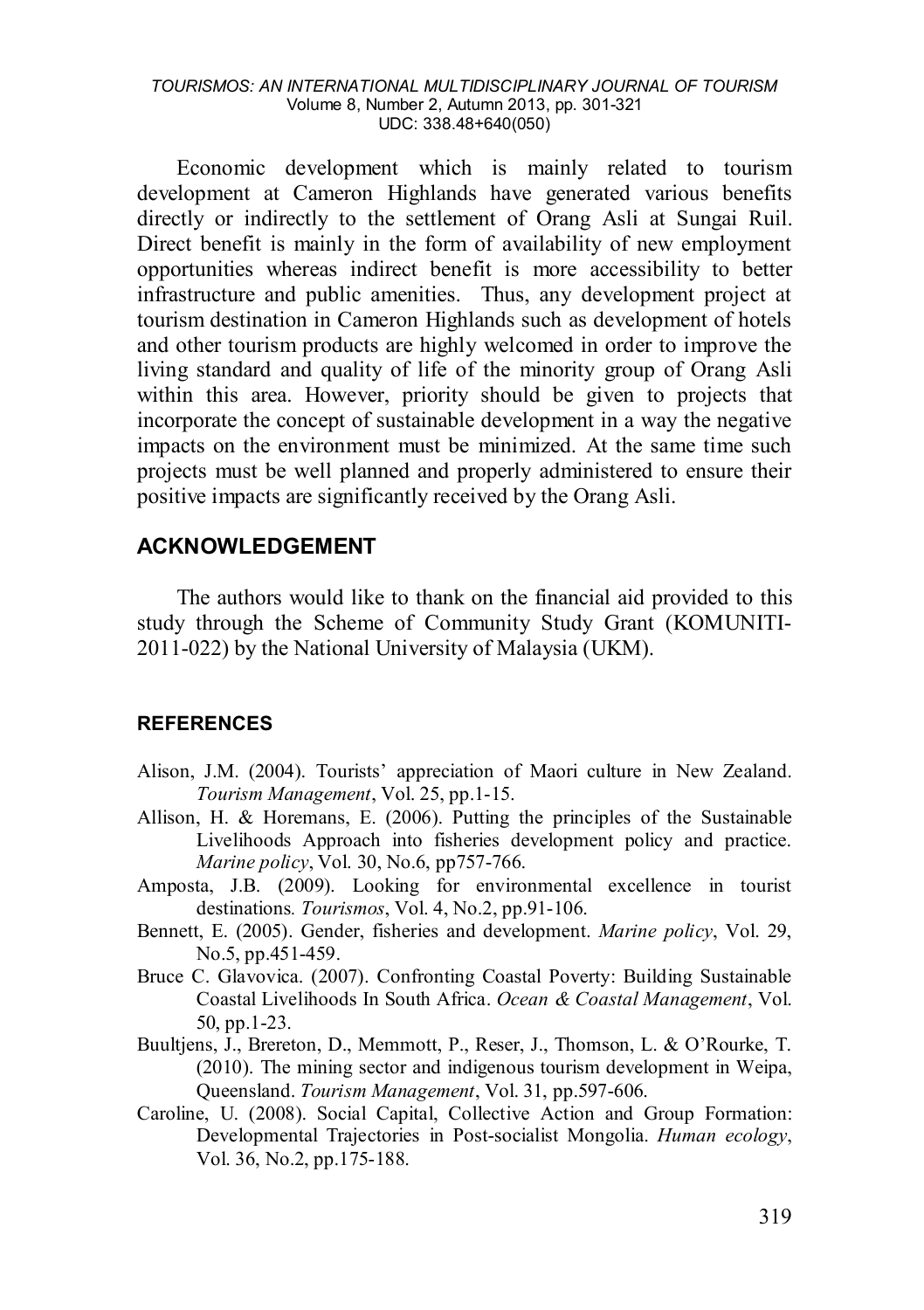- Cinner, J.E., McClanahan, T.R. & Wamukota, A. (2010). Differences in livelihoods, socioeconomic characteristics, and knowledge about the sea between fishers and non-fishers living near and far from marine parks on the Kenyan coast. *Marine Policy*, Vol. 34, No.1, pp.22-28.
- Claire, I. (2004). *Alternative Sustainable Livelihoods For Coastal Communities- A Review Of Experience and Guide to Best Practice*. The World Conservation Union.
- Claire, I. (2010). Alternative sustainable live-lihoods for coastal communities: A review of experience and guide to best practice. The World Conservation Union 2004. Retrieved at <http://mpra.ub.uni-muenchen.de/>22680/1/The\_ Impact of Marine ParkGazettement.pdf.
- David, L. (2012). Competitiveness of tourism regions in Hungary. *Tourismos,*  Vol. 7, No.2, pp.495-502.
- Dyer, P., Aberdeen, L. & Schuler, S. (2003). Tourism impacts on an Australian indigenous community: a Djabugay case study. *Tourism Management*, Vol. 24, No.1, pp.83-95.
- Greenwood, D.J. (1989).Culture by the pound: an anthropological perspective on tourism as cultural commoditization*. The anthropology of tourism*, Vol. 2, pp.171-185.
- Harrison, P. (2005). A Socio-economic Assessment of Sustainable Livelihoods Regimes for Communities of Mnazi Bay Ruvuna Estuary Marine Park, Tanzania. The World Conservation Union.
- JAKOA (2011). Unpublished Information: The Orang Asli Welfare Department, Kuala Lumpur.
- Kadir (2011). Interview with Kg SgRuil'sTok Batin (Village Head) at Cameron Highlands, Pahang, in October 2011.
- Kayoko, I. (2012). The impact of ethnic tourism on hill tribes in Thailand. *Annals of Tourism Research*, Vol. 39, No.1, pp.290-310.
- Malleret, D. & Simbua, J. (2004). *The occupational structure of the Mnazi Bay Ruvuma Estuary Marine Park communities*. Nairobi, IUCN.
- Maslow, A.H. (1943). A theory of human motivation. *Psychological Review*, Vol. 50, No.4, pp.370-396.
- [Mercer, D. \(1994\)](http://www.sciencedirect.com/science/article/pii/S0261517702000493#bBIB42). Native peoples and tourism: conflict and compromise. In W.F Theobald (Eds.), *Global tourism: The next decade* (pp. 124-145), Oxford: Butterworth-Heinemann.
- Moowforth, M. & Munt, I. (1998). *Tourism and sustainability: New tourism in the third world*. Routledge, London.
- Monk, J.J. (1974). Australian Aboriginal Social and Economic Life: Some Community Differences and Their Causes. In L.J. Evenden and F.F. Cunningham (Eds.), *Cultural Discord in the Modern World, B.C. Geographical Series* (pp. 157-174)*,* Vancouver: Tantalus Press,.
- Richins, H. & Scarinci, J. (2009). Climate change and sustainable practices: A case study of the resort industry in Florida, *Tourismos*, Vol. 4, No.2, pp.107-128.
- Ryan, C. (1991). *Recreational Tourism : A Social Science Perspective*. London, Routledge.